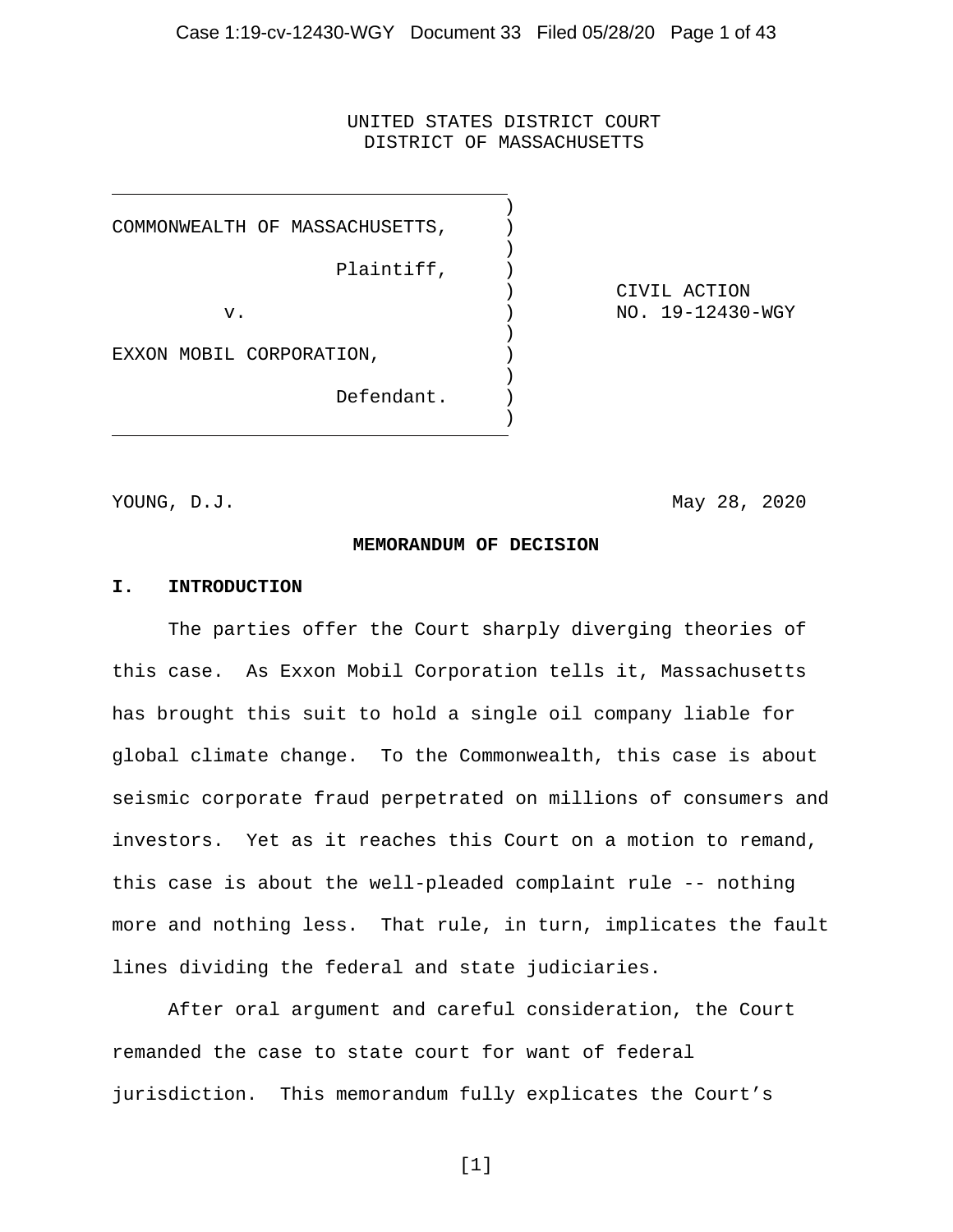# Case 1:19-cv-12430-WGY Document 33 Filed 05/28/20 Page 2 of 43

reasoning. In brief, the Commonwealth's well-pleaded complaint pleads only state law claims, which are not completely preempted by federal law and do not harbor an embedded federal question. Additionally, contrary to the defendant's assertions, the statutory grants of federal jurisdiction for cases involving federal officers or for class actions do not apply here.

#### **A. Procedural Background**

This case has a complex pre-history dating back to April 19, 2016, when Massachusetts Attorney General Maura Healey ("the Attorney General") issued a Civil Investigative Demand ("CID") to Exxon Mobil Corporation ("ExxonMobil") for potentially defrauding ExxonMobil's consumers and investors, requesting ExxonMobil's internal documents since 1976 relating to carbon dioxide emissions. See Office of the Attorney General, Civil Investigative Demand No. 2016-EPD-36 (Apr. 19, 2016), [https://www.mass.gov/files/documents/2016/10/op/ma-exxon-cid-](https://www.mass.gov/files/documents/2016/10/op/ma-exxon-cid-.pdf) [.pdf.](https://www.mass.gov/files/documents/2016/10/op/ma-exxon-cid-.pdf) This investigation was presaged with fanfare by the "AG's United for Clean Power Press Conference" held on March 29, 2016, in which the Attorney General (joined by several counterparts from other states and former Vice President Al Gore) announced a band of twenty attorneys general -- dubbed "the Green 20" -- and noted "the troubling disconnect between what Exxon knew [about climate change] . . . and what the company and industry chose to share with investors and with the American public." Notice of

[2]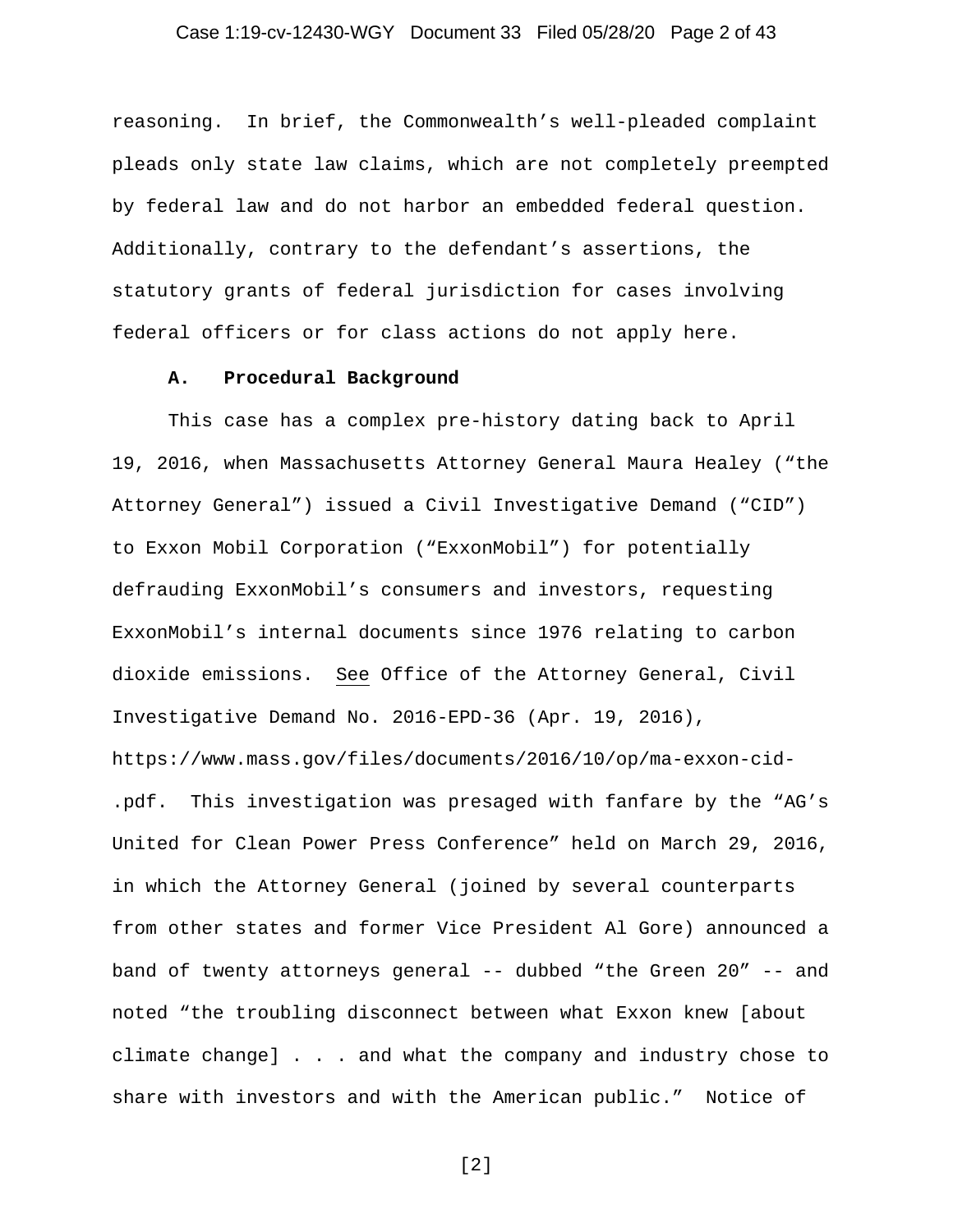# Case 1:19-cv-12430-WGY Document 33 Filed 05/28/20 Page 3 of 43

Removal ("Notice"), Ex. 2, AGs United for Clean Power Press Conference 1-2, 12-13, ECF No. 1-2.[1](#page-2-0)

Hardly a potted plant, ExxonMobil swiftly countered the CID with lawsuits in state and federal court. See In re Civil Investigative Demand No. 2016-EPD-36, 34 Mass. L. Rptr. 104, No. SUCV20161888F, 2017 WL 627305, at \*1 (Mass. Super. Ct. Jan. 11, 2017) (Brieger, J.), aff'd sub nom. Exxon Mobil Corp. v. Attorney General, 479 Mass. 312 (2018), cert. denied, 139 S. Ct. 794 (2019); Exxon Mobil Corp. v. Schneiderman, 316 F. Supp. 3d 679, 686 (S.D.N.Y. 2018) ("Running roughshod over the adage that the best defense is a good offense, [ExxonMobil] has sued the Attorneys General of Massachusetts and New York . . . each of

<span id="page-2-0"></span><sup>1</sup> The Attorney General's focus on ExxonMobil followed a barrage of investigative exposés alleging that the company knew for decades of the destructive climate consequences of its products yet publicly represented otherwise. Notice, Ex. 13, Compl. ¶ 3, ECF No. 1-13; see, e.g., Katie Jennings, Dino Grandoni & Susanne Rust, How Exxon Went from Leader to Skeptic on Climate Change Research, L.A. Times (Oct. 23, 2015), <https://graphics.latimes.com/exxon-research/> (all internet sources last accessed May 27, 2020); Sara Jerving, Katie Jennings, Masako Melissa Hirsch & Susanne Rust, What Exxon Knew about the Earth's Melting Artic, L.A. Times (Oct. 9, 2015), [https://graphics.latimes.com/exxon-arctic/;](https://graphics.latimes.com/exxon-arctic/) Neela Banerjee, Lisa Song & David Hasemyer, Exxon's Own Research Confirmed Fossil Fuels' Role in Global Warming Decades Ago, InsideClimate News (Sept. 16, 2015), [https://insideclimatenews.org/news/15092015/Exxons-own-research](https://insideclimatenews.org/news/15092015/Exxons-own-research-confirmed-fossil-fuels-role-in-global-warming)[confirmed-fossil-fuels-role-in-global-warming;](https://insideclimatenews.org/news/15092015/Exxons-own-research-confirmed-fossil-fuels-role-in-global-warming) Finalist: InsideClimate News, Pulitzer.org,

<https://www.pulitzer.org/finalists/insideclimate-news> (collecting 2015 InsideClimate News series of articles for 2016 Pulitzer Prize Finalist in Public Service).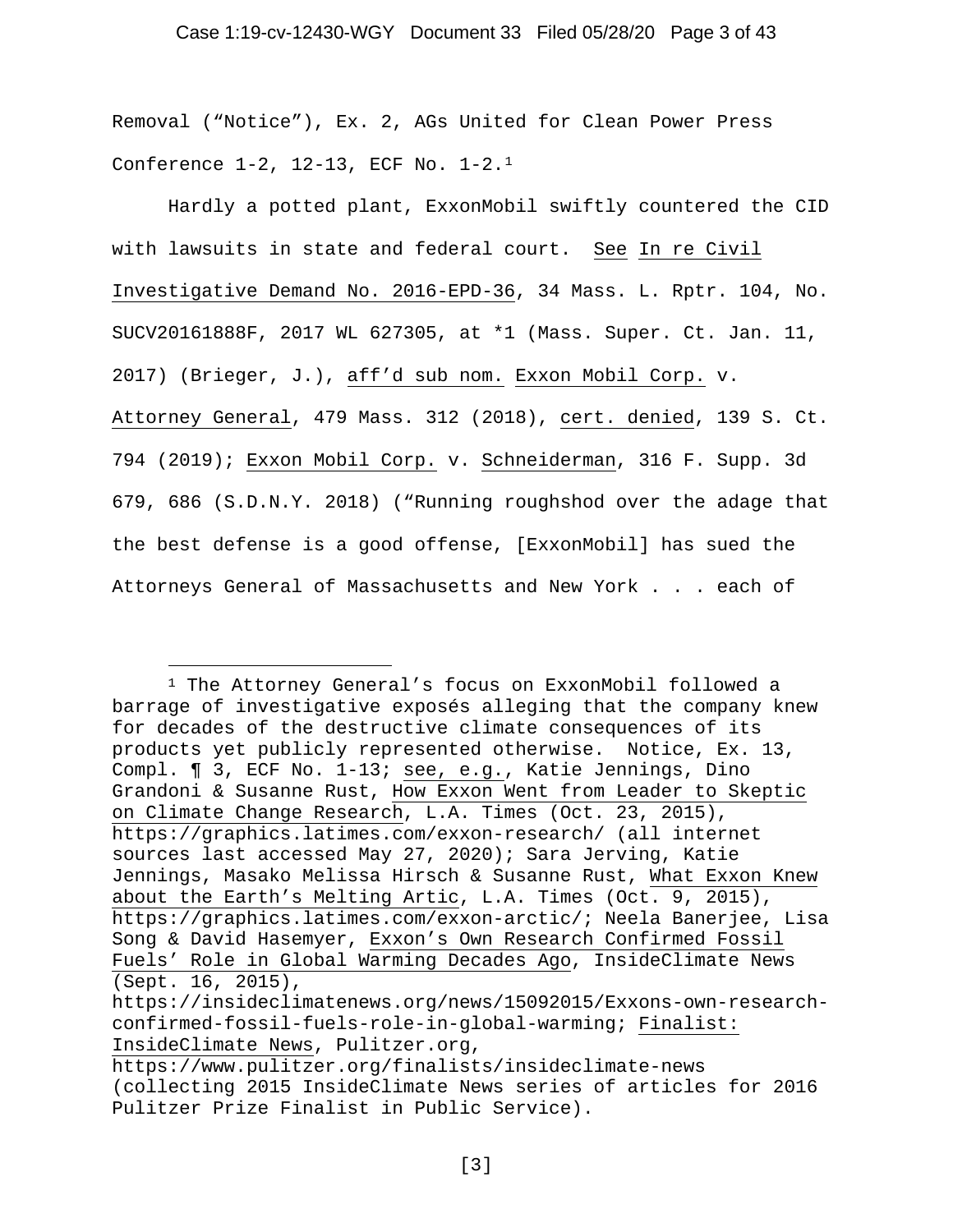# Case 1:19-cv-12430-WGY Document 33 Filed 05/28/20 Page 4 of 43

whom has an open investigation of Exxon."), appeal docketed sub nom. Exxon Mobil Corp. v. Healey, No. 18-1170 (2d Cir. Apr. 23, 2018); Exxon Mobil Corp. v. Healey, Civ. A. No. 16-CV-469-K (N.D. Tex. March 29, 2017); Exxon Mobil Corp. v. Healey, 215 F. Supp. 3d 520 (N.D. Tex. 2016). When these efforts to quash the subpoenas failed in New York and Massachusetts,<sup>[2](#page-3-0)</sup> ExxonMobil fought through a bench trial in New York and won a favorable decision. People of New York v. Exxon Mobil Corp., No. 452044/2018, 2019 WL 6795771 (Sup. Ct. N.Y. Dec. 10, 2019).

In this case, the Attorney General filed her 205-page complaint in Massachusetts Superior Court on October 24, 2019. Notice, Ex. 13, Compl., ECF No. 1-13. ExxonMobil removed the case to this Court on November 29, 2019, ECF No. 1, and the Commonwealth filed a motion to remand on December 26, 2019, ECF No. 13. The parties briefed this motion. Mem. L. Comm. Mass. Supp. Mot. Remand ("Mem. Remand"), ECF No. 14; ExxonMobil's Opp'n Pl.'s Mot. Remand ("Opp'n"), ECF No. 18; Reply Comm. Mass. Supp. Mot. Remand ("Reply"), ECF No. 21. After a hearing on

[4]

<span id="page-3-0"></span><sup>2</sup> ExxonMobil did, however, successfully induce the attorney general of the U.S. Virgin Islands to withdraw its subpoena. See Joint Stipulation Dismissal, Exxon Mobil Corporation v. Walker, Civ. A. No. 16-CV-00364-K (N.D. Tex. June 29, 2016), ECF No. 40; Terry Wade, U.S. Virgin Islands to Withdraw Subpoena in Climate Probe into Exxon, Reuters.com (June 29, 2016 7:55 pm), [https://www.reuters.com/article/us-exxon-mobil-climatechange/u](https://www.reuters.com/article/us-exxon-mobil-climatechange/u-s-virgin-islands-to-withdraw-subpoena-in-climate-probe-into-exxon-idUSKCN0ZF2ZP)[s-virgin-islands-to-withdraw-subpoena-in-climate-probe-into](https://www.reuters.com/article/us-exxon-mobil-climatechange/u-s-virgin-islands-to-withdraw-subpoena-in-climate-probe-into-exxon-idUSKCN0ZF2ZP)[exxon-idUSKCN0ZF2ZP.](https://www.reuters.com/article/us-exxon-mobil-climatechange/u-s-virgin-islands-to-withdraw-subpoena-in-climate-probe-into-exxon-idUSKCN0ZF2ZP)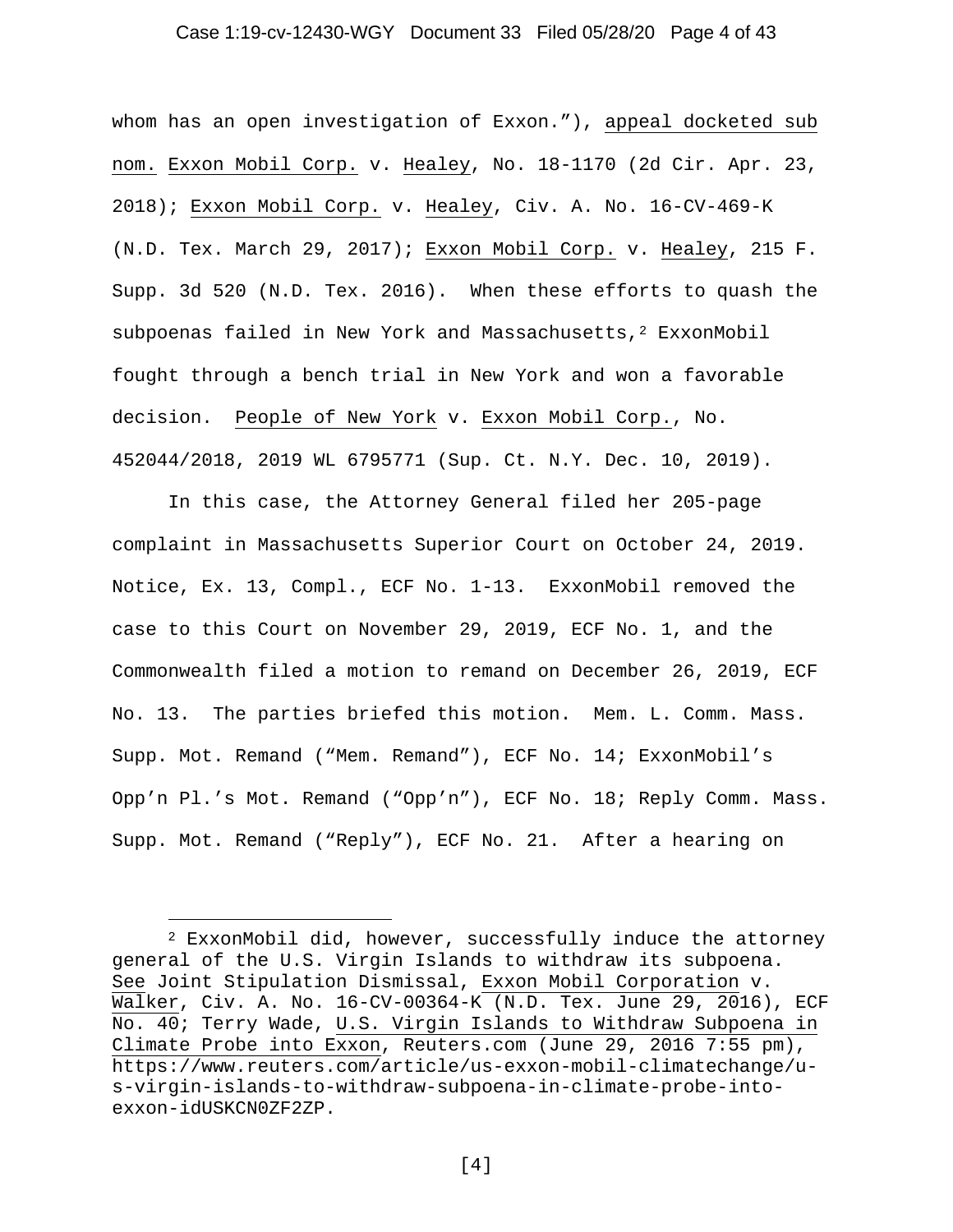# Case 1:19-cv-12430-WGY Document 33 Filed 05/28/20 Page 5 of 43

March 17, 2020, conducted telephonically due to the coronavirus pandemic, the Court ALLOWED the motion to remand and the case was remanded to Suffolk County Superior Court. ECF Nos. 28-29.

#### **B. Facts Alleged[3](#page-4-0)**

Spawned from the marriage of oil leviathans Exxon Corporation ("Exxon") and Mobil Oil Corporation ("Mobil") in 1999, ExxonMobil is "the world's largest publicly traded oil and gas company." Compl. ¶¶ 1, 47. It is a New Jersey corporation with its principal place of business in Texas. Id. ¶ 46.[4](#page-4-1) Id. ¶¶ 52-53. As an integrated oil and gas company, ExxonMobil "locates, extracts, refines, transports, markets, and sells fossil fuel products." Id. ¶ 54. Its business may be divided into three segments: "'upstream' exploration and production operations; 'downstream' refinery and retail operations; and its chemical business, which include[s] the manufacturing and sale of various fossil fuel products that it advertises and sells to Massachusetts consumers." Id. ¶ 55. Business has been good. Recent assessments placed ExxonMobil's market capitalization at

[5]

<span id="page-4-0"></span><sup>&</sup>lt;sup>3</sup> The following facts are drawn from the complaint. See Ortiz–Bonilla v. Federación de Ajedrez de Puerto Rico, Inc., 734 F.3d 28, 34 (1st Cir. 2013) ("The jurisdictional question is determined from what appears on the plaintiff's claim, without reference to any other pleadings.").

<span id="page-4-1"></span><sup>4</sup> Though ExxonMobil is not a Massachusetts citizen, diversity jurisdiction is unavailable because the Commonwealth "is not a 'citizen' for purposes of the diversity jurisdiction." Moor v. Alameda County, 411 U.S. 693, 717 (1973).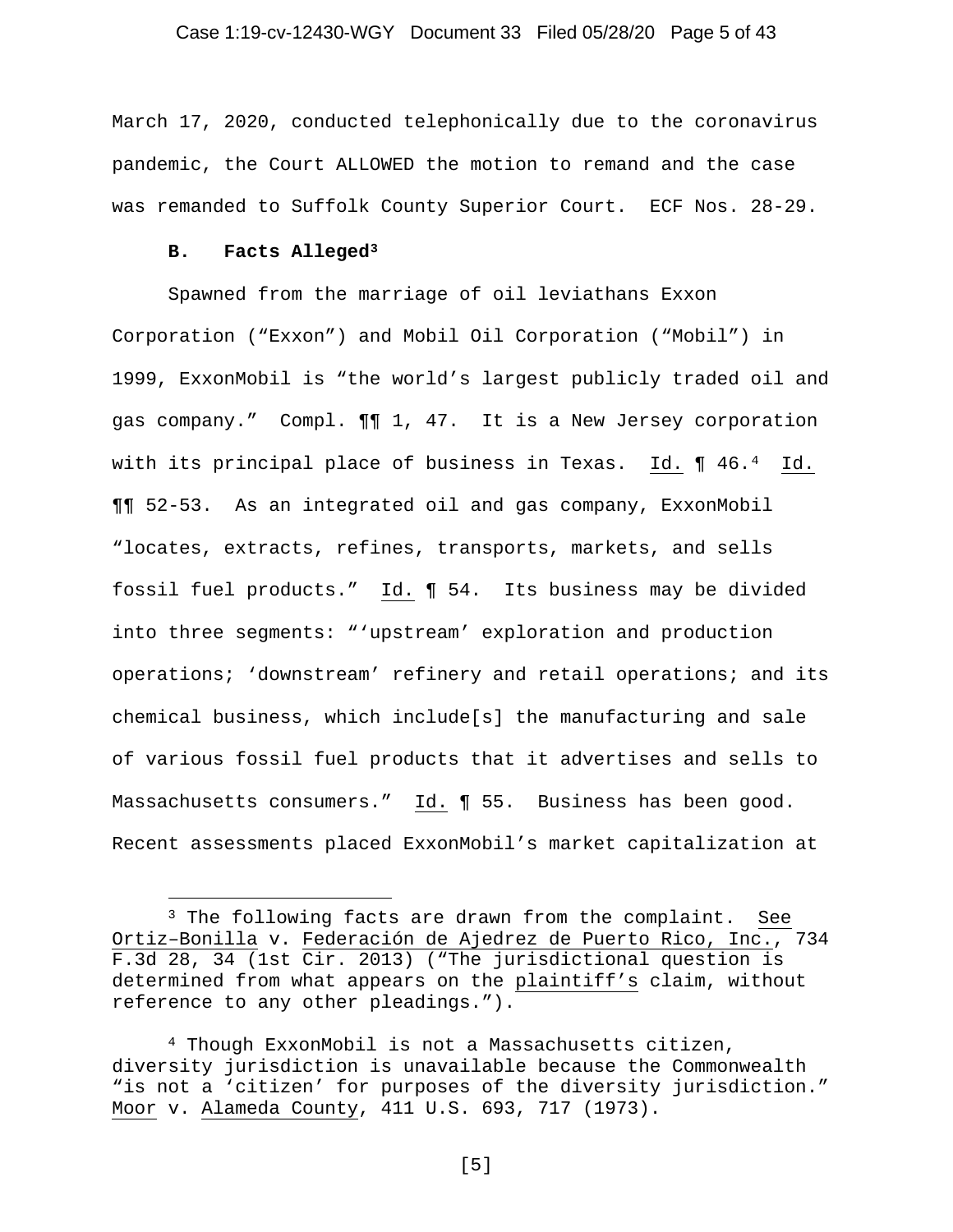# Case 1:19-cv-12430-WGY Document 33 Filed 05/28/20 Page 6 of 43

\$343.43 billion and counted approximately 4.27 billion shares of its common stock issued and outstanding. Id. ¶ 53. Selling over 42 billion barrels of petroleum products and taking in more than \$5.6 trillion in revenue from 2001-2017, ExxonMobil's sale of petroleum products in those years averaged roughly 8% of the world's daily petroleum consumption. Id. ¶¶ 58-59.

# **1. Greenhouse Gases and Climate Change**

Production and use of fossil fuels, including ExxonMobil's products, emit greenhouse gases such as carbon dioxide and methane. Id. ¶ 65. Between 1988 and 2015, ExxonMobil was the single largest emitter of greenhouse gases of all U.S. companies, when consumer use of the products is factored in, and it was the fifth largest emitter among all non-governmentally owned fossil fuel producers worldwide. Id. ¶ 67. According to the Intergovernmental Panel on Climate Change, carbon dioxide emissions from fossil fuels "contributed about seventy-eight percent of the total greenhouse gas emissions increase from 1970 to 2010." Id. ¶ 202. Our Earth is plainly getting hotter, and scientists have reached a consensus that this is largely due to rising carbon dioxide concentrations and other greenhouse gas emissions. Id. ¶¶ 196-199. This fact threatens our planet and all its people, including those in Massachusetts, with intolerable disaster: "The atmosphere and oceans are warming,

[6]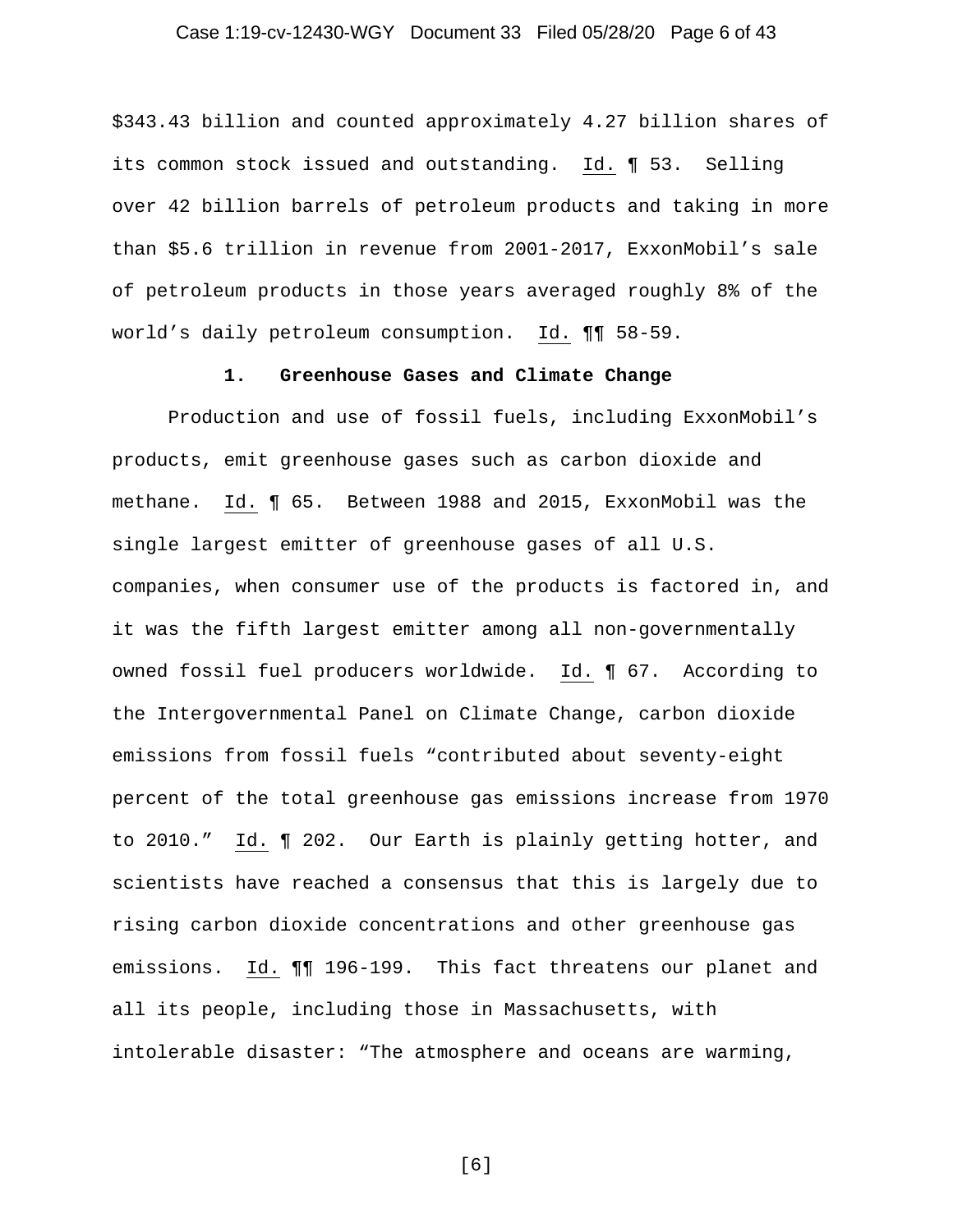# Case 1:19-cv-12430-WGY Document 33 Filed 05/28/20 Page 7 of 43

snow and ice cover is shrinking, and sea levels are rising." Id. ¶ 201.

The Commonwealth alleges that ExxonMobil knew these basic scientific facts decades ago -- that, in fact, ExxonMobil's scientists "were among the earliest to understand the risks posed by increasing greenhouse gas emissions" -- and yet devised a "systematic effort . . ., reminiscent of the tobacco industry's long denial campaign about the dangerous effects of cigarettes, to mislead both investors and consumers in Massachusetts." Id. ¶¶ 4-5. Nearly forty years ago, the Commonwealth asserts, ExxoMobil already "knew that climate change presented dramatic risks to human civilization and the environment as well as a major potential constraint on fossil fuel use." Id. ¶ 115.

# **2. ExxonMobil's Campaign of Deception**

Despite this knowledge, "[a]n August 1988 Exxon internal memorandum, captioned 'The Greenhouse Effect,' captures Exxon's intentional decision to misrepresent both its knowledge of climate change and the role of Exxon's products in causing climate change." Id. ¶ 118. This memorandum "set forth an 'Exxon Position' in which Exxon would '[e]mphasize the uncertainty in scientific conclusions regarding the potential enhanced Greenhouse effect,'" and it "made clear that Exxon 'has not modified its energy outlook or forecasts to account for

[7]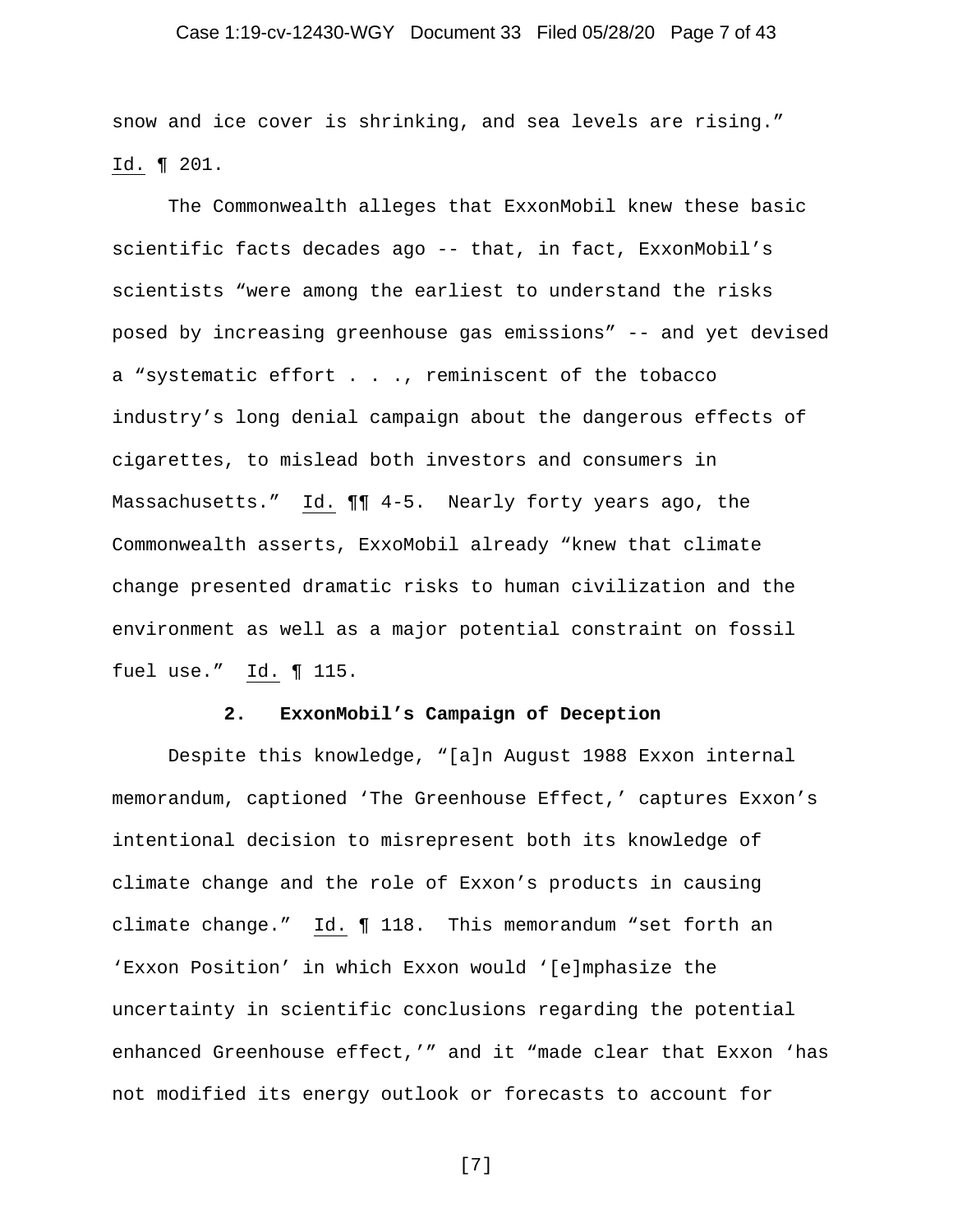# Case 1:19-cv-12430-WGY Document 33 Filed 05/28/20 Page 8 of 43

possible changes in fossil fuel demand or utilization due to the [g]reenhouse effect.'" Id. ¶ 120 (alterations in original).

In order to advance this position, ExxonMobil and other fossil-fuel-affiliated corporations and trade groups formed the "Global Climate Coalition" in 1989, which generally represented to "investors and consumers of fossil fuels . . . that, contrary to Exxon's internal knowledge, the role of greenhouse gases in climate change was not well understood." Id. ¶¶ 125-126. Through the Global Climate Coalition, both Exxon and Mobil pushed a false narrative that climate science was plagued with doubts. Id. ¶¶ 127-147. In 1998, Exxon and other corporations established the "Global Climate Science Communications Team" in cahoots with a veteran of Philip Morris' tobacco-misinformation campaign. Id. ¶¶ 148-149. Using a panoply of doubt-sowing tactics -- including "advertorials" in the New York Times typically published every Thursday for decades -- this organization, and ExxonMobil in particular, sought to publicly shroud the devastating facts that it internally knew. Id. ¶¶ 157-170. ExxonMobil continued this effort "to downplay and obscure the risks posed by climate change" through the 2000s and 2010s. Id. ¶¶ 187-196.

#### **3. ExxonMobil's Misrepresentations to Investors**

The Commonwealth alleges that ExxonMobil has deceived its Massachusetts investors through misrepresentations and

[8]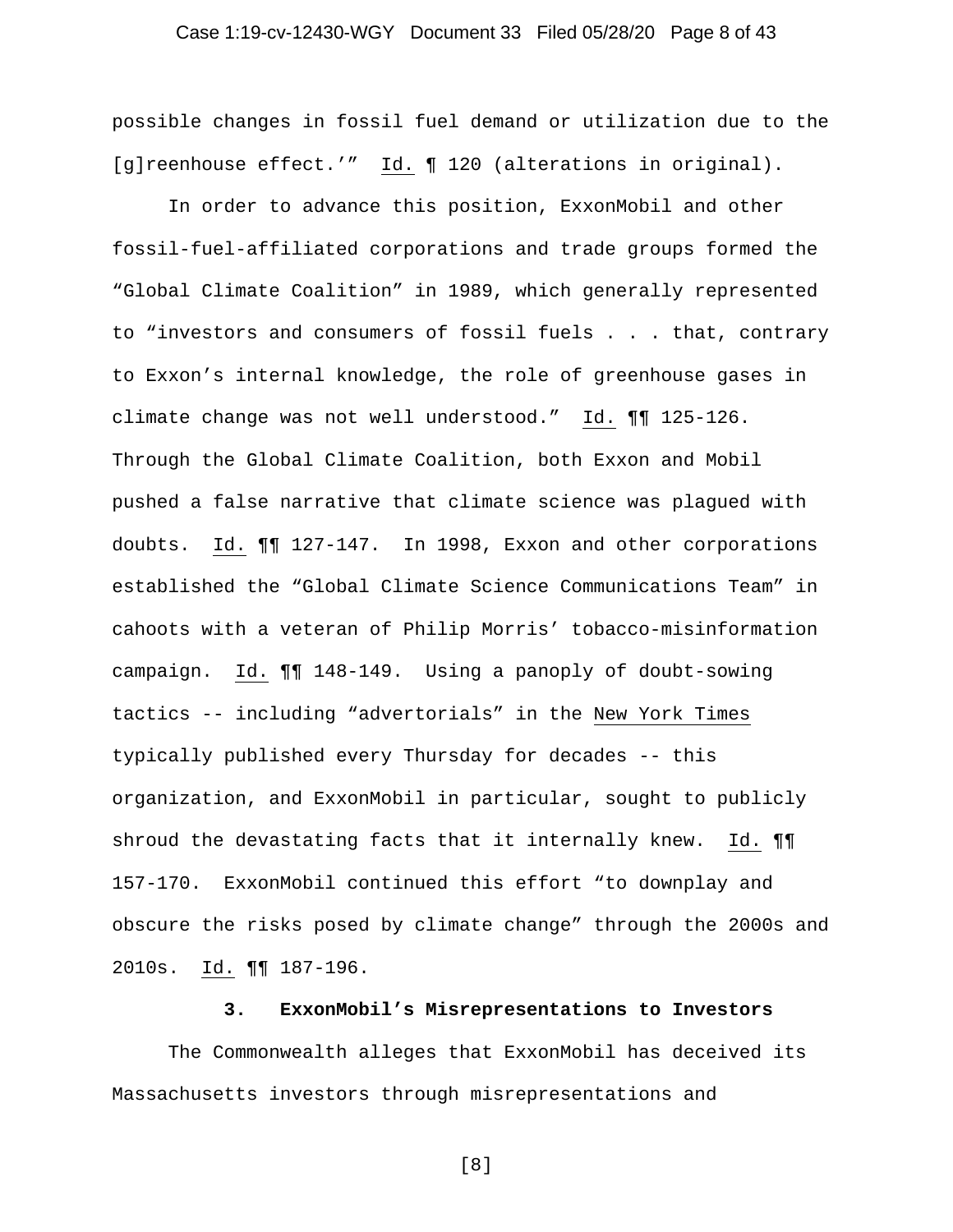# Case 1:19-cv-12430-WGY Document 33 Filed 05/28/20 Page 9 of 43

omissions, both general and specific. In general, "ExxonMobil's supposed climate risk disclosures together assert that ExxonMobil has accounted for and is responsibly managing climate change risks and that, in any event, they pose no meaningful threat to the Company's business model, its assets, or the value of its securities." Id. ¶ 416. Yet "[t]hese communications are deceptive because they deny or ignore the numerous systemic risks that climate change presents to the global economy, the world's financial markets, the fossil fuel industry, and ultimately ExxonMobil's own business." Id. ¶ 417. Indeed, the Commonwealth claims that "ExxonMobil's affirmative disclosures, which incorporate its energy forecasts, not only fail to disclose these risks; in many cases, the disclosures deceptively deny and downplay these risks." Id. ¶ 430.

More specifically, the Commonwealth alleges that "ExxonMobil has repeatedly represented to investors . . . that ExxonMobil used escalating proxy costs" as a way to estimate the financial dangers of climate change to the corporation, yet often "ExxonMobil was not actually using proxy costs in this manner." Id. ¶¶ 472-473. Documents disclosed through other litigation revealed that ExxonMobil was internally using a lower proxy carbon cost than what it told investors, or that it failed entirely to use a proxy cost of carbon across many sectors of its business. Id. ¶¶ 473-589. By not internally applying the

[9]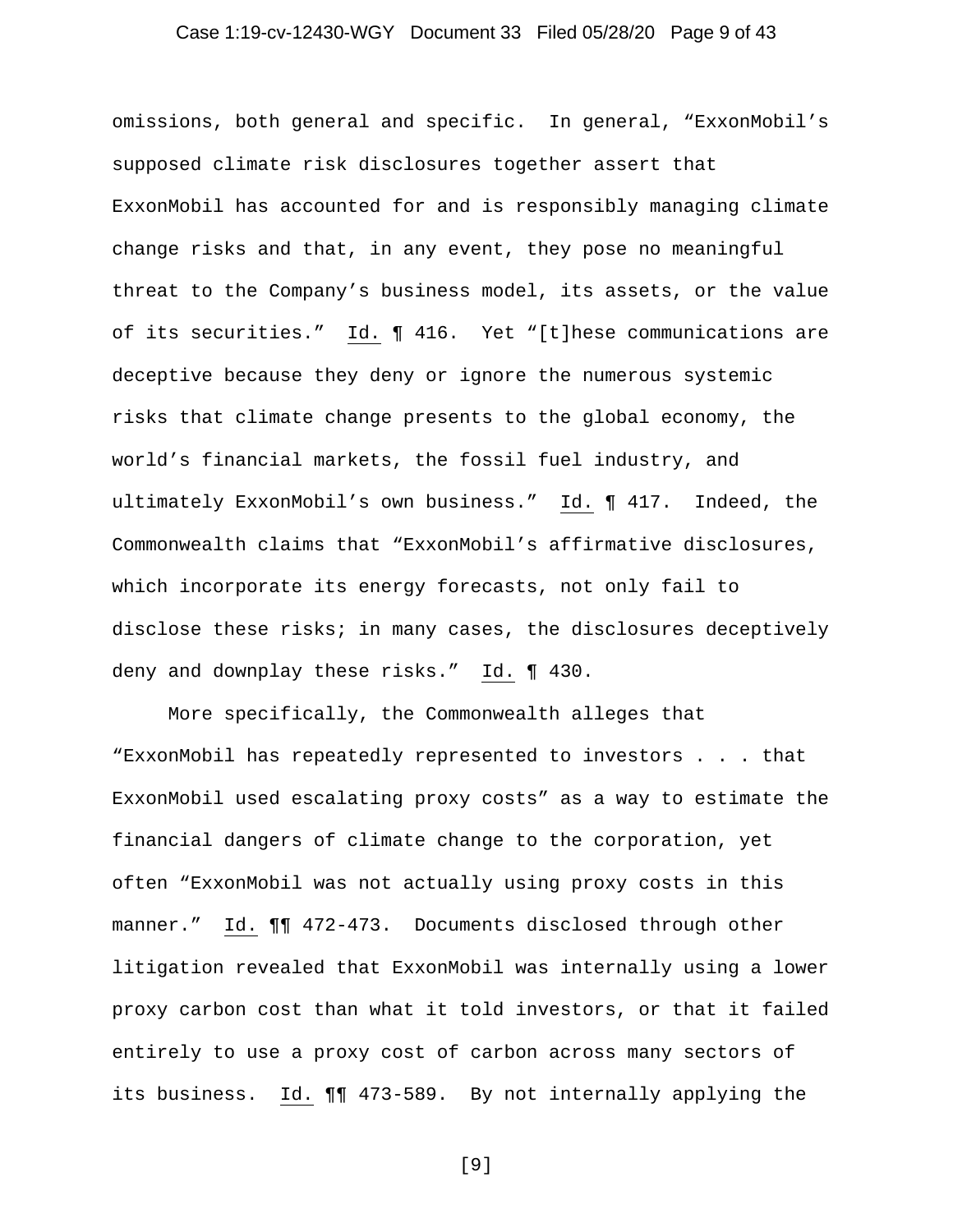# Case 1:19-cv-12430-WGY Document 33 Filed 05/28/20 Page 10 of 43

proxy cost as it publicly claimed to do, ExxonMobil avoided "project[ing] billions of dollars of additional climate-related costs." Id. ¶ 595.

#### **4. ExxonMobil's Misrepresentations to Consumers**

The Commonwealth alleges that "ExxonMobil has misled and continues to mislead Massachusetts consumers by representing that their use of ExxonMobil's Synergy™ fuels and 'green' Mobil 1™ motor oil products will reduce greenhouse gas emissions." Id. ¶ 601. In marketing these products, "ExxonMobil makes misleading representations about the products' environmental benefits and fails to disclose that the development, refining, and consumer use of ExxonMobil fossil fuel products emit large volumes of greenhouse gases." Id.

The Commonwealth also charges ExxonMobil with "greenwashing," which it defines as "advertising and promotional materials designed to convey a false impression that a company is more environmentally responsible than it really is, and so to induce consumers to purchase its products." Id. ¶ 603. In short, "ExxonMobil promotes its products by falsely depicting ExxonMobil as a leader in addressing climate change through technical innovation and various 'sustainability' measures, without disclosing (i) ExxonMobil's ramp up of fossil fuel production in the face of a growing climate emergency; (ii) the minimal investment ExxonMobil is actually making in clean energy

[10]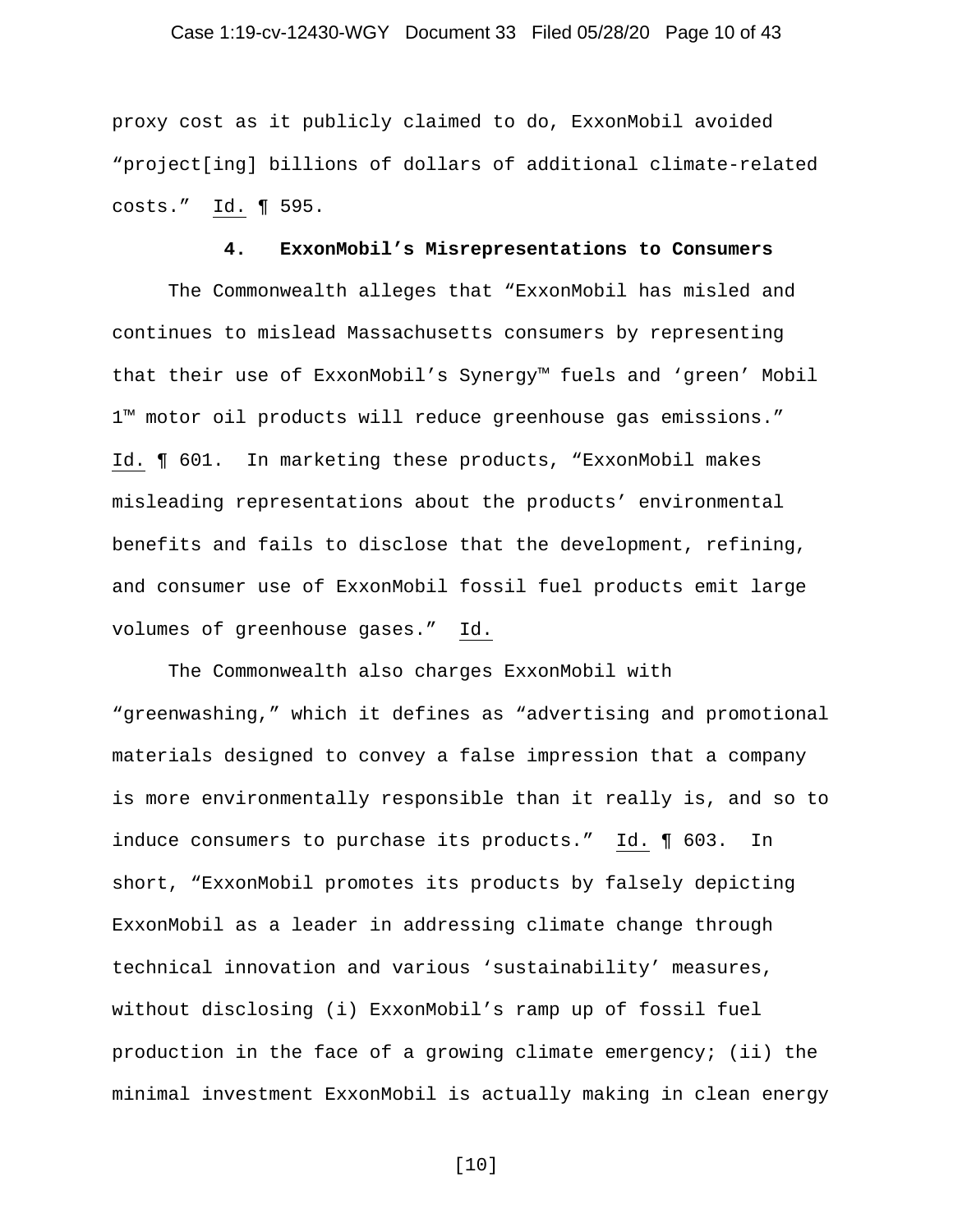# Case 1:19-cv-12430-WGY Document 33 Filed 05/28/20 Page 11 of 43

compared to its investment in business-as-usual fossil fuel production; and (iii) ExxonMobil's efforts to undermine measures that would improve consumer fuel economy." Id. ¶ 604. The consequences of all these lies are dire, Massachusetts asserts, because "ExxonMobil's deceptive representations and omissions in its communications with consumers, as with its omissions and misrepresentations to investors, had the effect of delaying meaningful action to address climate change." Id. ¶ 767.

# **5. Causes of Action**

The Commonwealth brings four causes of action against ExxonMobil under the Massachusetts Consumer Protection Act, two for defrauding investors and two for defrauding consumers:

(1) Count I alleges that ExxonMobil has misrepresented and failed to disclose material facts regarding systemic climate change risks to its investors, in violation of Mass. Gen. Laws ch. 93A, § 4 and 940 C.M.R. §§ 3.16(1)-(2). Compl. ¶¶ 781-793.

(2) Count II alleges that ExxonMobil has made materially false and misleading statements to Massachusetts investors regarding its use of a proxy cost of carbon, in violation of Mass. Gen. Laws ch. 93A, § 4. Id. 794-806.

(3) Count III alleges that ExxonMobil has deceived Massachusetts consumers by misrepresenting the purported environmental benefit of using its "Synergy™" and "'green' Mobil 1™" products and failing to disclose the risks of climate change

[11]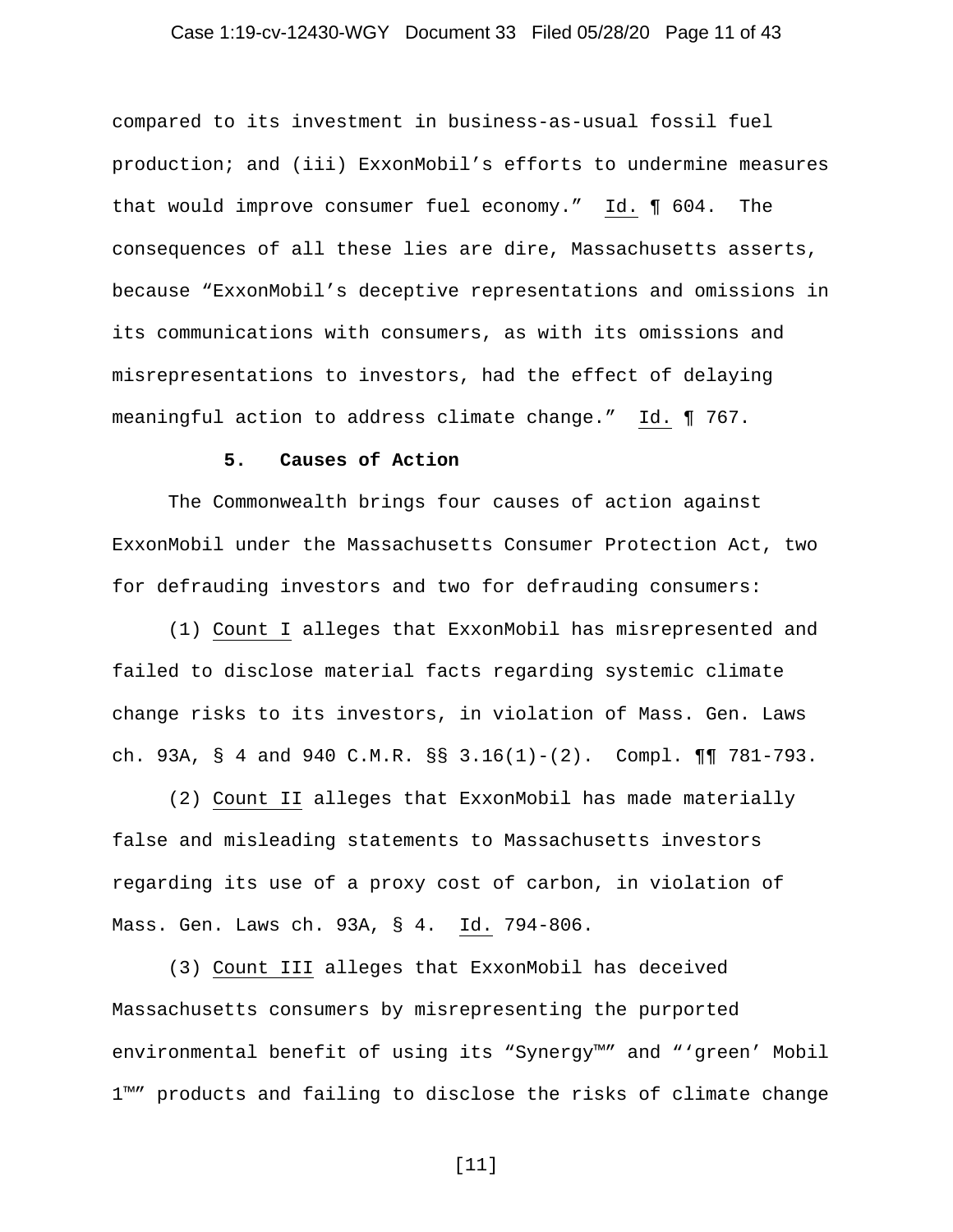# Case 1:19-cv-12430-WGY Document 33 Filed 05/28/20 Page 12 of 43

caused by its fossil fuel products, in violation of Mass. Gen. Laws ch. 93A, § 2. Compl. ¶¶ 807-820.

(4) Count IV alleges that ExxonMobil has deceived Massachusetts consumers by promoting a false and misleading "greenwashing" campaign, in violation of Mass. Gen. Laws ch. 93A, § 2. Id. ¶¶ 821-830.

The Commonwealth seeks declaratory and injunctive relief, the statutory penalty of \$5,000 for each violation of the Massachusetts Consumer Protection Act, and an award of costs and attorneys' fees. Id. 204-05.

#### **II. ANALYSIS**

ExxonMobil asserts four possible bases for federal jurisdiction in this case: (1) complete preemption; (2) embedded federal question; (3) federal officer removal; and  $(4)$  the Class Action Fairness Act. After first canvassing the legal framework of removal, the well-pleaded complaint rule, and other judicial opinions in similar cases, the Court will analyze these four potential grounds for federal jurisdiction.

#### **A. Removal Jurisdiction**

A defendant may remove a case to federal court when the federal district court would have original jurisdiction, 28 U.S.C. § 1441, such as federal-question jurisdiction, id. § 1331. "The right of removal is entirely a creature of statute and 'a suit commenced in a state court must remain there until

[12]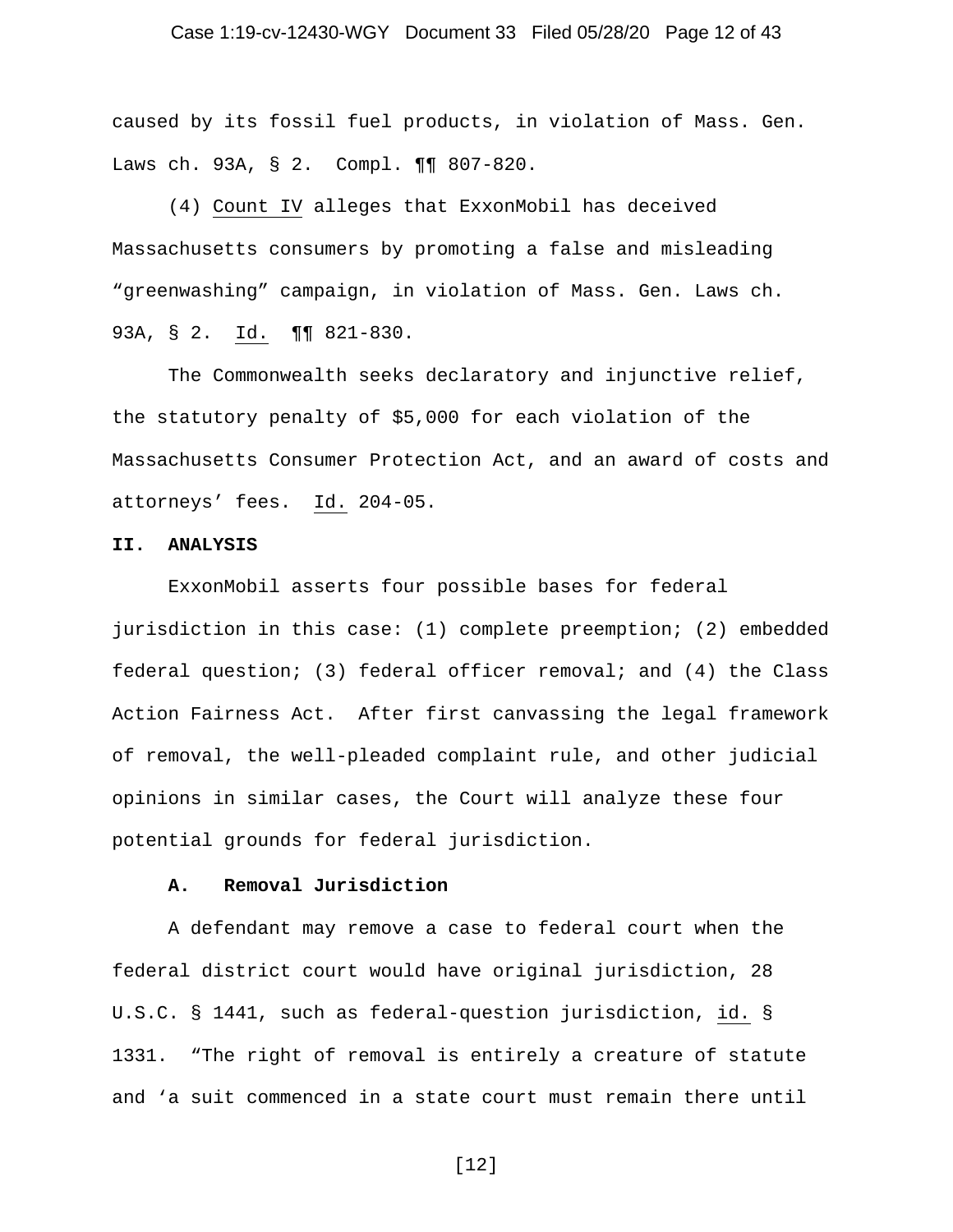# Case 1:19-cv-12430-WGY Document 33 Filed 05/28/20 Page 13 of 43

cause is shown for its transfer under some act of Congress.'" Syngenta Crop Prot., Inc. v. Henson, 537 U.S. 28, 32 (2002) (quoting Great Northern Ry. Co. v. Alexander, 246 U.S. 276, 280 (1918)). Removal statutes generally "are to be strictly construed." Id. "[T]he burden to prove that a federal question has been pled lies with the party seeking removal," and "any ambiguity as to the source of law . . . ought to be resolved against removal." Rossello-Gonzalez v. Calderon-Serra, 398 F.3d 1, 11 (1st Cir. 2004). When removal is based on class action or federal officer involvement, however, no presumption against removal applies. See Dart Cherokee Basin Operating Co., LLC v. Owens, 135 S. Ct. 547, 554 (2014) (no presumption against removal under the Class Action Fairness Act); Watson v. Philip Morris Co., 551 U.S. 142, 150 (2007) (federal officer removal statute must be "liberally construed").

#### **B. The Well-Pleaded Complaint Rule**

"The presence or absence of federal-question jurisdiction is governed by the 'well-pleaded complaint rule,' which provides that federal jurisdiction exists only when a federal question is presented on the face of the plaintiff's properly pleaded complaint." Caterpillar Inc. v. Williams, 482 U.S. 386, 392 (1987). "The rule makes the plaintiff the master of the claim; he or she may avoid federal jurisdiction by exclusive reliance on state law." Id. Thus, "a case may not be removed to federal

[13]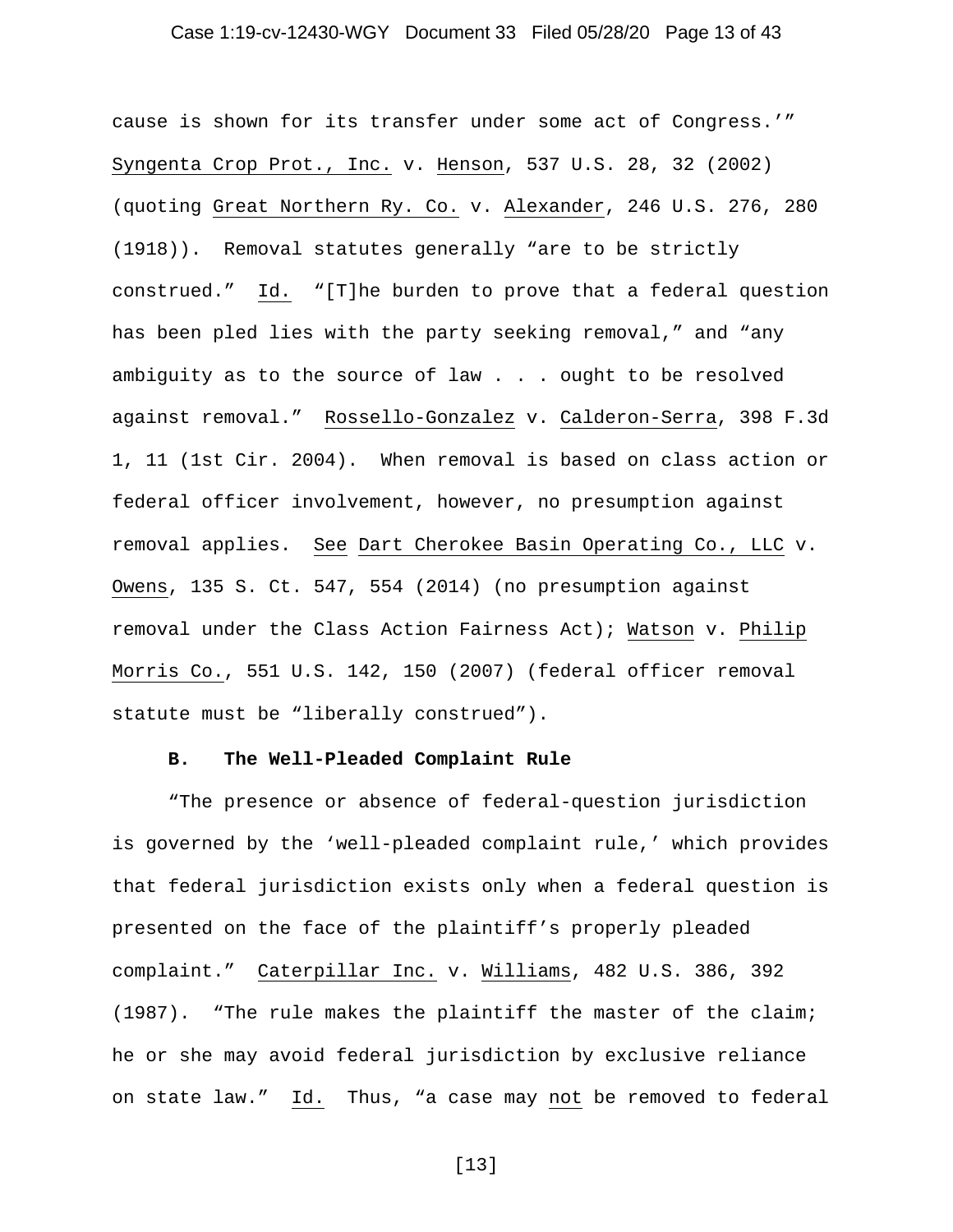# Case 1:19-cv-12430-WGY Document 33 Filed 05/28/20 Page 14 of 43

court on the basis of a federal defense, including the defense of preemption, even if the defense is anticipated in the plaintiff's complaint." Id. at 393. "As a general rule, absent diversity jurisdiction, a case will not be removable if the complaint does not affirmatively allege a federal claim." Beneficial Nat'l Bank v. Anderson, 539 U.S. 1, 6 (2003).

#### **C. The Complete Preemption Exception**

The Supreme Court has articulated several exceptions to the well-pleaded complaint rule. One such exception occurs "when a federal statute wholly displaces the state-law cause of action through complete pre-emption." Id. at 8; López–Muñoz v. Triple– S Salud, Inc., 754 F.3d 1, 5 (1st Cir. 2014) (describing "complete preemption," also called "the artful pleading doctrine," as "a narrow exception to the well-pleaded complaint rule"). The First Circuit has explained that "[c]omplete preemption is a short-hand for the doctrine that in certain matters Congress so strongly intended an exclusive federal cause of action that what a plaintiff calls a state law claim is to be recharacterized as a federal claim." Fayard v. Northeast Vehicle Servs., LLC, 533 F.3d 42, 45 (1st Cir. 2008). For a court to so recharacterize -- or "transmogrif[y]," Lawless  $v$ . Steward Health Care Sys., LLC, 894 F.3d 9, 18 (1st Cir. 2018) - a purported state claim, there must be "exclusive federal regulation of the subject matter of the asserted state claim

[14]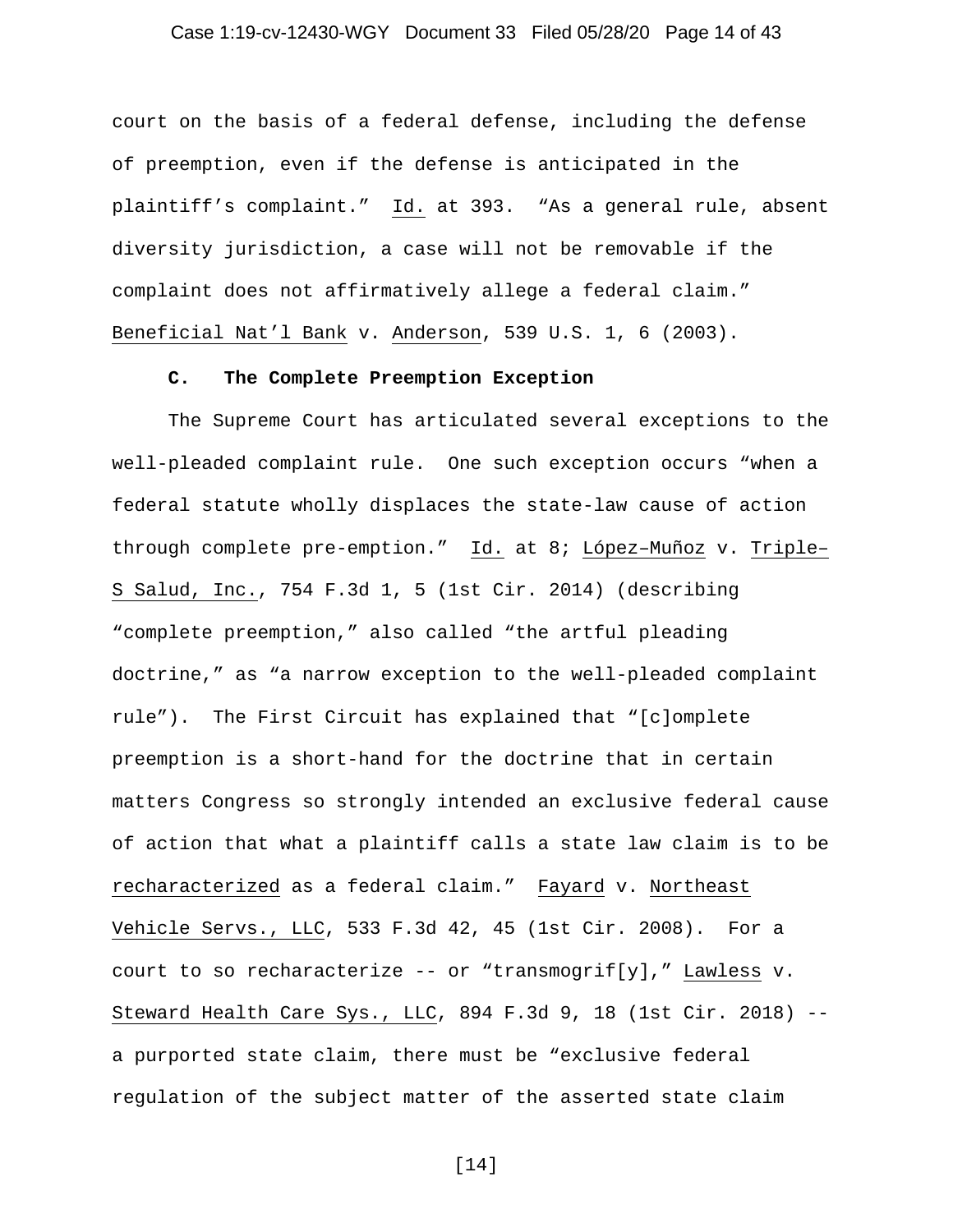#### Case 1:19-cv-12430-WGY Document 33 Filed 05/28/20 Page 15 of 43

coupled with a federal cause of action for wrongs of the same type." Fayard, 553 F.3d at 46 (citations omitted). "The linchpin of the complete preemption analysis is whether Congress intended that federal law provide the exclusive cause of action for the claims asserted by the plaintiff." López–Muñoz, 754 F.3d at 5.

# **D. The Five District Court Decisions**

Five district courts have faced similar motions to remand from governmental plaintiffs suing oil companies on state law grounds related to climate change. Four of those courts (in four separate circuits) have remanded, including the District Court for the District of Rhode Island, a decision now on appeal before the First Circuit.<sup>[5](#page-14-0)</sup> The Fourth and Ninth Circuits recently affirmed two such remands, though their analyses were confined to the federal officer removal issue because appellate jurisdiction over the other issues decided by the district courts was foreclosed by precedent. County of San Mateo v.

[15]

<span id="page-14-0"></span><sup>5</sup> Rhode Island v. Chevron Corp., 393 F. Supp. 3d 142 (D.R.I. 2019), appeal docketed, No. 19-1818 (1st Cir. Aug. 20, 2019); Board of Cty. Comm'rs of Boulder Cty. v. Suncor Energy (U.S.A.) Inc., 405 F. Supp. 3d 947 (D. Colo. 2019), appeal docketed, No. 19-1330 (10th Cir. Sept. 9, 2019); Mayor & City Council of Baltimore v. BP P.L.C., 388 F. Supp. 3d 538 (D. Md. 2019), aff'd, 952 F.3d 452 (4th Cir. 2020), petition for cert. docketed, No. 19-1189 (Mar. 31, 2020); County of San Mateo v. Chevron Corp., 294 F. Supp. 3d 934 (N.D. Cal. 2018), aff'd in part, No. 18-15499, 2020 WL 2703701 (9th Cir. May 26, 2020).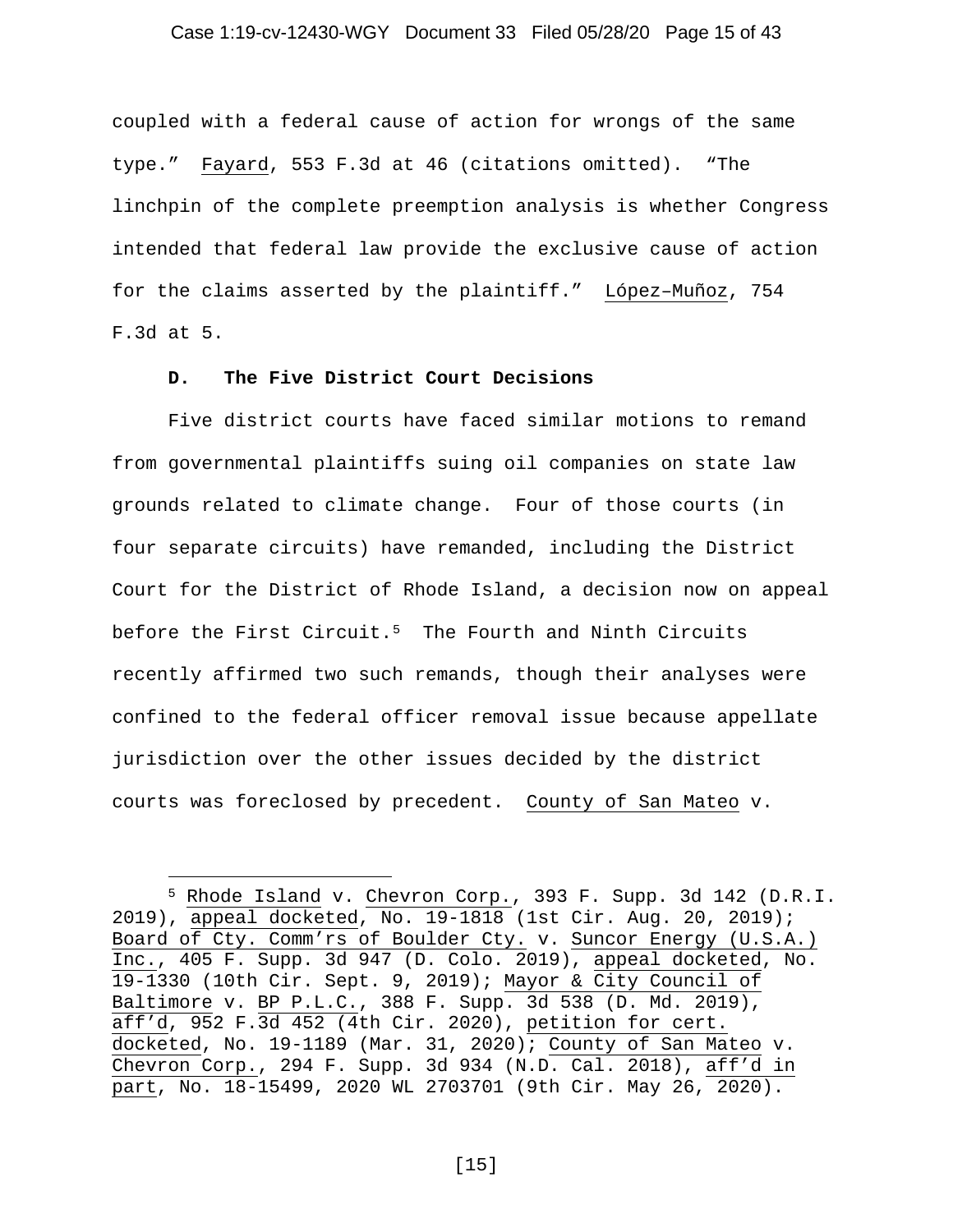# Case 1:19-cv-12430-WGY Document 33 Filed 05/28/20 Page 16 of 43

Chevron Corp., Nos. 18-15499, 18-15502, 18-15503, 18-16376, 2020 WL 2703701, at \*9 (9th Cir. May 26, 2020); Mayor & City Council of Baltimore v. BP P.L.C., 952 F.3d 452, 456 (4th Cir. 2020).

In contrast, Judge Alsup of the District Court for the Northern District of California denied the motion to remand of Oakland and San Francisco. California v. BP P.L.C., Nos. C 17- 06011 WHA, C 17-06012 WHA, 2018 WL 1064293, at \*5 (N.D. Cal. Feb. 27, 2018), vacated and remanded sub nom. City of Oakland v. BP PLC, No. 18-16663, 2020 WL 2702680 (9th Cir. May 26, 2020). Judge Alsup reasoned that removal was proper because the cities' "nuisance claims -- which address the national and international geophysical phenomenon of global warming -- are necessarily governed by federal common law." Id. at \*2. Though he did not use the term, Judge Alsup's holding is intelligible only as an application of the complete preemption doctrine. See Gil Seinfeld, Climate Change Litigation in the Federal Courts: Jurisdictional Lessons from California v. BP (hereinafter "Jurisdictional Lessons"), 117 Mich. L. Rev. Online 25, 32 (2018) ("Despite Judge Alsup's failure to say so . . . California v. BP is best understood as a complete preemption case.").[6](#page-15-0) Judge Alsup then held that the court could not create

<span id="page-15-0"></span><sup>6</sup> In truth, Judge Alsup's confusion is due to the Ninth Circuit precedent he was following, which seems to consider "federal common law" to be a distinct category of removability apart from "complete preemption." See Wayne v. DHL Worldwide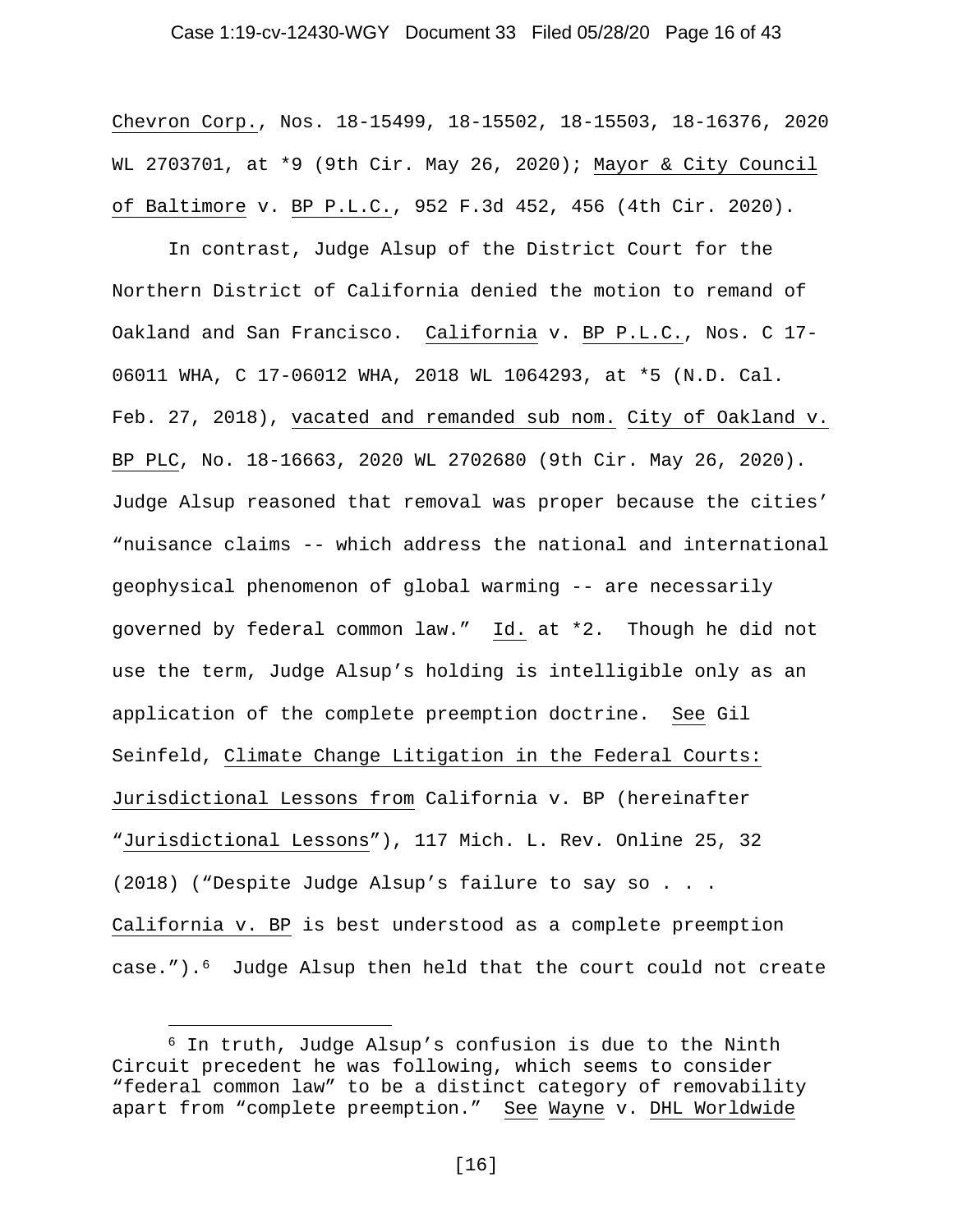#### Case 1:19-cv-12430-WGY Document 33 Filed 05/28/20 Page 17 of 43

a federal common law remedy in this case due to separation-ofpowers concerns and dismissed the claims. City of Oakland v. BP P.L.C., 325 F. Supp. 3d 1017 (N.D. Cal. 2018), vacated and remanded, No. 18-16663 (9th Cir. May 26, 2020). One other district court has followed Judge Alsup's logic in holding that New York City's state law claims are preempted by federal common law (which, in turn, is displaced by the Clean Air Act), though that case was filed originally in federal court on diversity jurisdiction and so does not address the well-pleaded complaint rule. City of New York v. BP P.L.C., 325 F. Supp. 3d 466, 471- 76 (S.D.N.Y. 2018), appeal docketed, No. 18-2188 (2d Cir. July 26, 2018).

The courts that disagreed with Judge Alsup's reasoning offered two primary objections. First, that the federal common law relating to pollution from greenhouse gases has been displaced, see American Elec. Power Co. v. Connecticut ("AEP"), 564 U.S. 410, 424 (2011); Native Vill. of Kivalina v. ExxonMobil Corp., 696 F.3d 849, 854–58 (9th Cir. 2012), and thus the case

Express, 294 F.3d 1179, 1183-84 (9th Cir. 2002). Yet removability on the basis of federal common law, if it exists at all, must rest on the same theory of "complete preemption" articulated by the Supreme Court. In vacating and remanding Judge Alsup's decision, the Ninth Circuit analyzed the issue under the complete preemption framework but failed to clarify its earlier case law. See City of Oakland, 2020 WL 2702680, at \*6-7. In any event, the proper inquiry must follow the Supreme Court's "complete preemption" line of cases.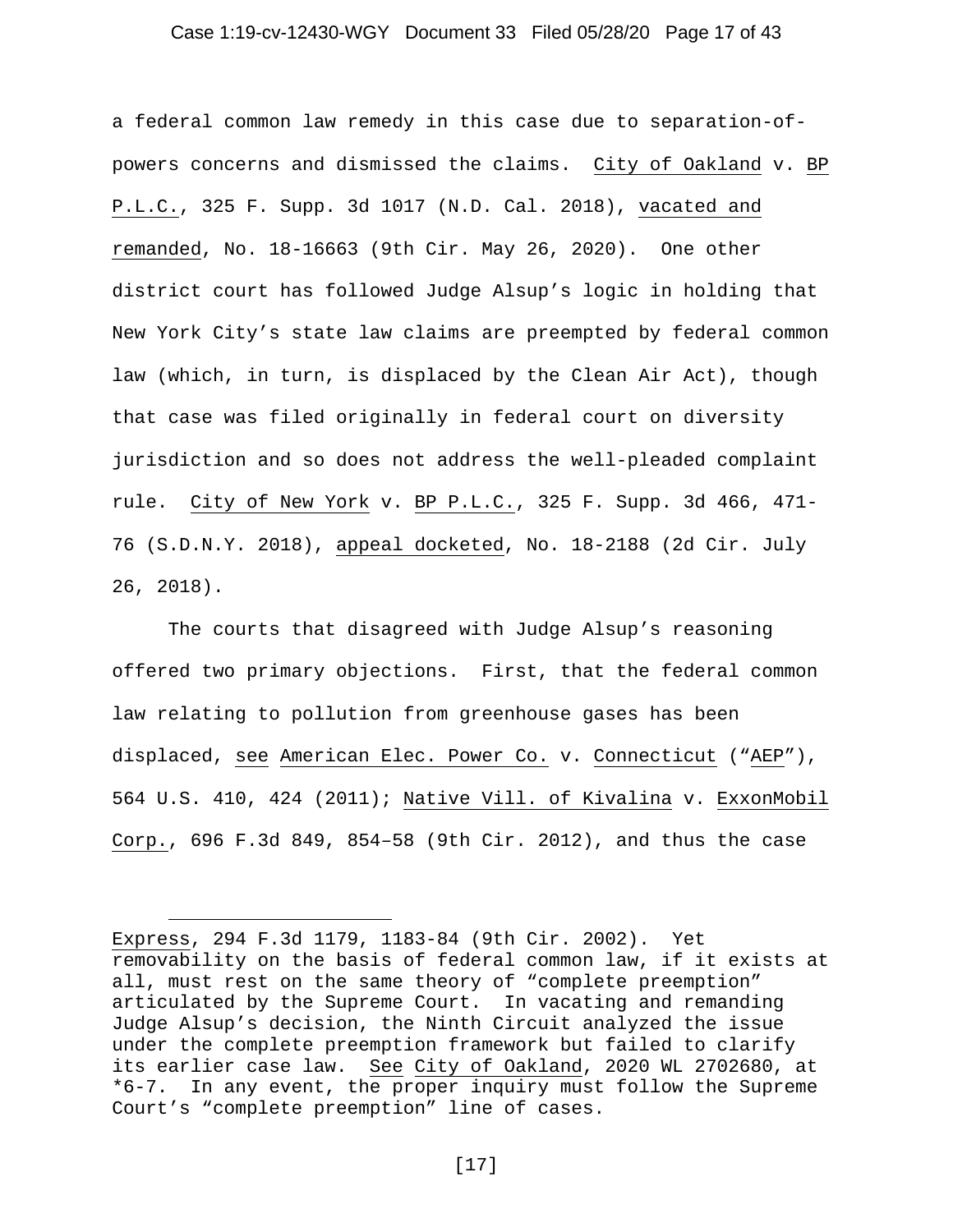#### Case 1:19-cv-12430-WGY Document 33 Filed 05/28/20 Page 18 of 43

may not be "removed to federal court on the basis of federal common law that no longer exists." County of San Mateo, 294 F. Supp. 3d at 937; Baltimore, 388 F. Supp. 3d at 557 (noting that "any such federal common law claim has been displaced by the Clean Air Act").<sup>7</sup> Judge Alsup, however, distinguished AEP and Kivalina on the grounds that San Francisco's and Oakland's federal common law claims (1) attacked the production and sale of fossil fuels, not their emissions; and (2) alleged a tort based on global conduct, not simply domestic behavior, as "foreign emissions are out of the EPA and Clean Air Act's reach." California, 2018 WL 1064293, at \*4.

Second, that complete preemption must emanate from a congressional directive; judge-made law simply cannot do the

<span id="page-17-0"></span><sup>7</sup> A related question is whether Judge Alsup is correct that federal common law may completely preempt state law even where (as he subsequently ruled in this case) a federal common law cause of action never springs into existence due to separationof-powers constraints. Indeed, even Judge Alsup acknowledged that this bait-and-switch "may seem peculiar." City of Oakland, 325 F. Supp. 3d at 1028. On the other hand, the First Circuit has explained that, in complete preemption cases, "the superseding federal scheme may be more limited or different in its scope and still completely preempt," such that the federal cause of action may not provide relief and the state claim "simply disappears." Fayard, 533 F.3d at 46. Even so, it is far from clear that this reasoning would apply when the federal scheme is not simply "more limited" but has not been created at all.

The parties obliquely debate this issue before this Court. Mem. Remand 17; Opp'n 15-16. Since other considerations in this case counsel against adopting Judge Alsup's conclusion, however, the Court need not settle this question.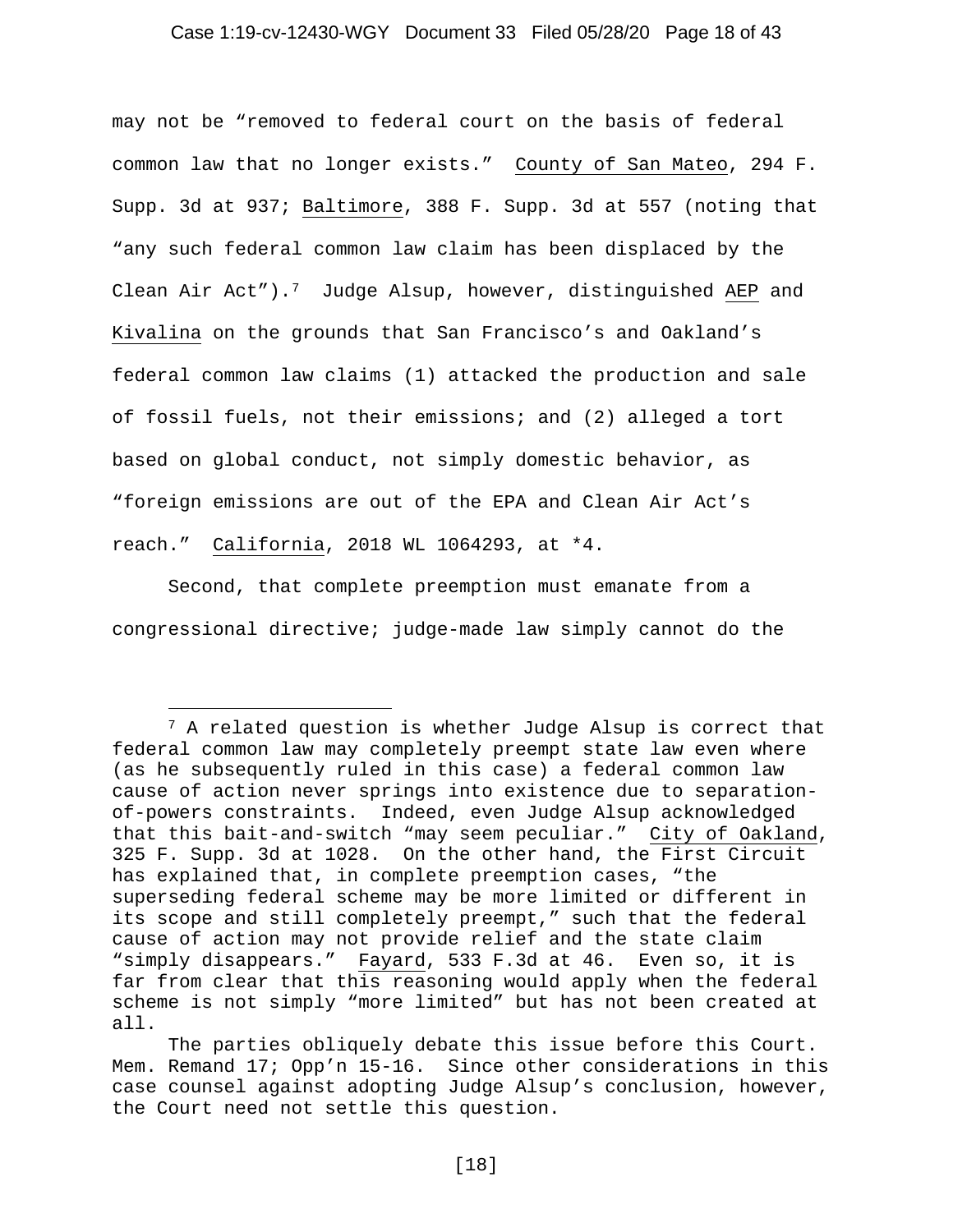# Case 1:19-cv-12430-WGY Document 33 Filed 05/28/20 Page 19 of 43

trick. This is the criticism articulated by Professor Seinfeld, Jurisdictional Lessons 32-38, and echoed by the district courts that have parted ways with Judge Alsup. See Baltimore, 388 F. Supp. 3d at 556-58; Rhode Island, 393 F. Supp. 3d at 148-49; Boulder County, 405 F. Supp. 3d at 973; County of San Mateo, 294 F. Supp. 3d at 937-38. On this view, Judge Alsup committed a categorical error in extending the complete preemption doctrine beyond statutory terra firma to ethereal federal common law.

The Ninth Circuit recently vacated and remanded Judge Alsup's ruling. City of Oakland v. BP P.L.C., No. 18-16663, 2020 WL 2702680 (9th Cir. May 26, 2020). The panel held that the Clean Water Act does not completely preempt state causes of action. Id. at \*6-7. Oddly, the Ninth Circuit did not address Judge Alsup's rationale that federal common law, not the Clean Water Act, is the source of complete preemption. In its silent dismissal of this notion, the Ninth Circuit panel apparently assumed, along with Professor Seinfeld and the other district courts, that complete preemption may flow only from a statute. The panel also rejected an alternative basis for federal jurisdiction not reached by Judge Alsup, namely the embedded federal question doctrine, which will be discussed below. See id. at \*5-6.

[19]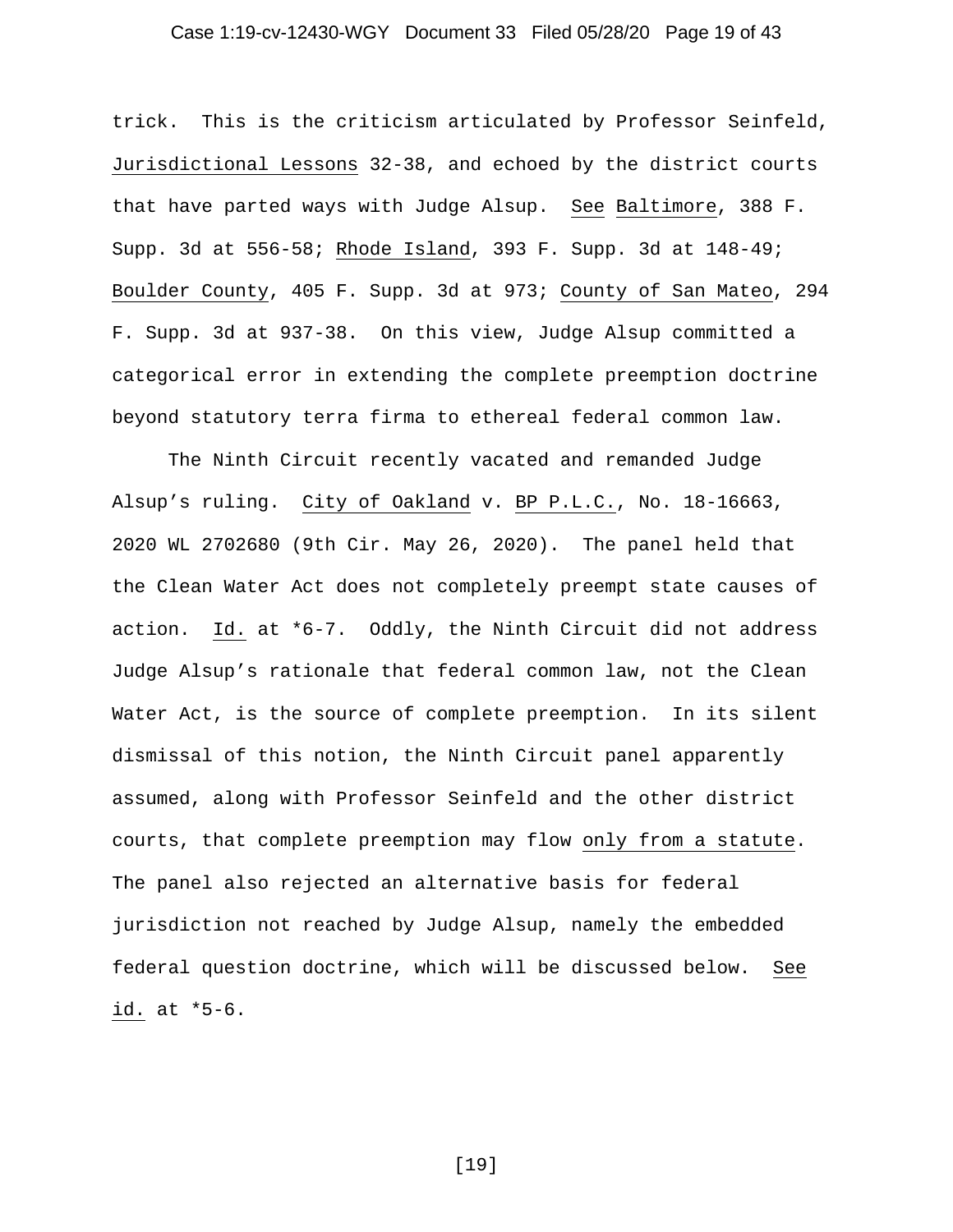# **E. Federal Common Law Does Not Govern These Claims**

ExxonMobil argues that this case is removable because, following Judge Alsup's lead in California, these claims arise under federal common law which completely preempts the state causes of action. Notice 12-14; Opp'n 14-16. In resolving the present motion to remand, the Court need not decide the major points of dispute between Judge Alsup and the other courts.[8](#page-19-0)

Moreover, two reasons support applying the complete preemption doctrine in federal common law cases. First, the Supreme Court appears to have done so in at least one scenario. See Beneficial Nat'l Bank, 539 U.S. at 8 n.4 (acknowledging complete preemption for "possessory land claims under state law brought by Indian tribes because of the uniquely federal 'nature and source of the possessory rights of Indian tribes.'" (quoting Oneida Indian Nation of N.Y. v. County of Oneida, 414 U.S. 661, 667 (1974))); County of Oneida v. Oneida Indian Nation of N.Y., 470 U.S. 226, 233-36 (1985) (explaining that the tribe's cause of action for possession arose under "federal common law"). Another example may be removal under the federal common law of foreign relations, which some circuits have recognized and analogized to complete preemption. See Republic of Philippines v. Marcos, 806 F.2d 344, 353-54 (2d Cir. 1986). But see Patrickson v. Dole Food Co., 251 F.3d 795, 802 n.5 (9th Cir. 2001) (questioning the Second Circuit's analogy).

<span id="page-19-0"></span><sup>8</sup> In a nutshell, Professor Seinfeld argues that complete preemption is applicable only to statutes, not federal common law. Jurisdictional Lessons 32-38. The district courts in Rhode Island, Baltimore, Boulder County, and County of San Mateo have rapidly embraced this theory -- and the Ninth Circuit's opinion in City of Oakland, 2020 WL 2702680, at \*6-7, appears to rest on this assumption. This Court is not persuaded. The main evidence for Professor Seinfeld's view appears to be that case law generally refers to congressional intent as the touchstone of complete preemption. See López–Muñoz, 754 F.3d at 5; Rhode Island, 393 F. Supp. 3d at 148-49 (collecting citations). Yet that language reflects little more than the fact that the cited cases all involved statutory interpretation. Those opinions were not addressing federal common law at all.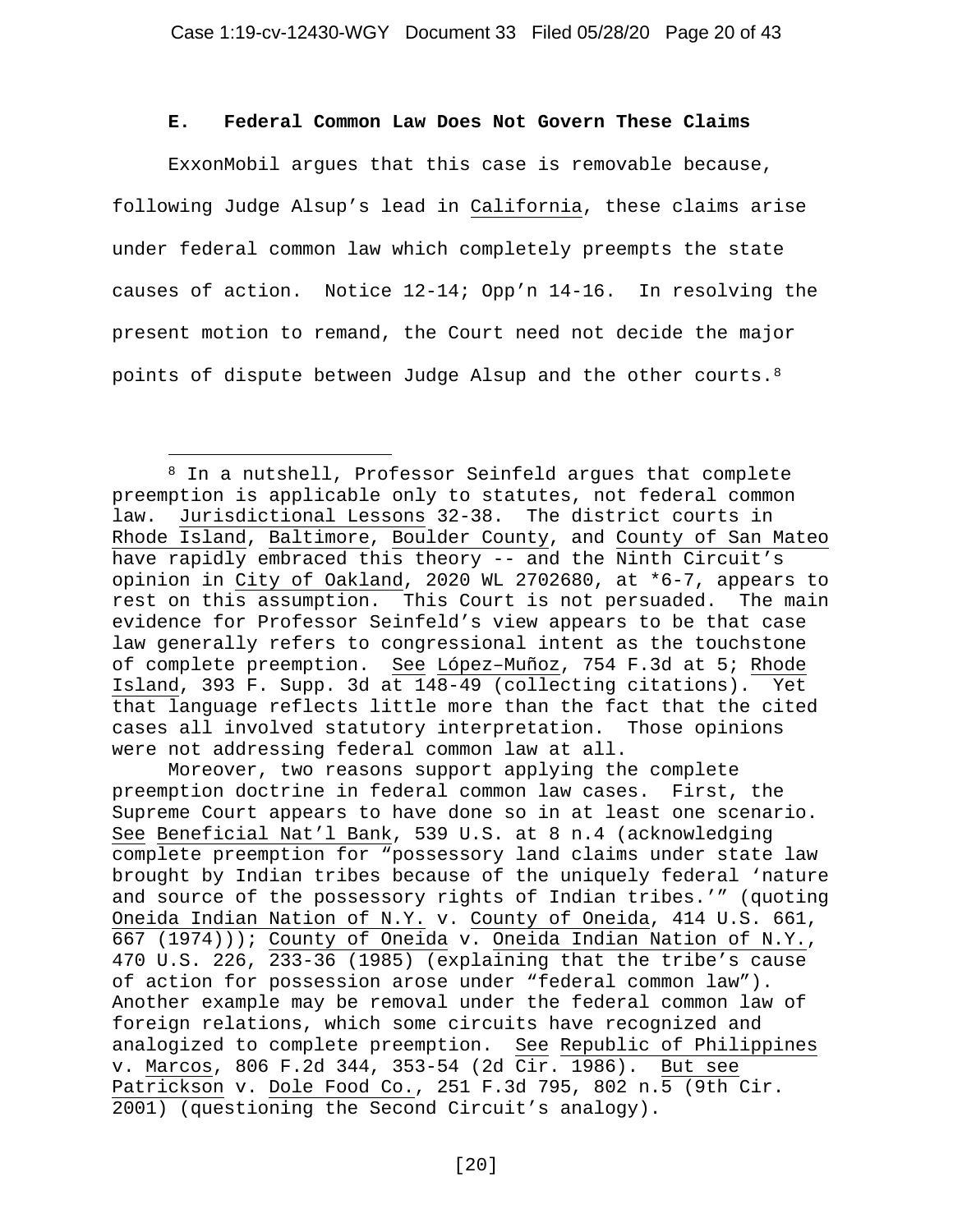#### Case 1:19-cv-12430-WGY Document 33 Filed 05/28/20 Page 21 of 43

Even if Judge Alsup is correct that (1) federal common law may completely preempt state causes of action and (2) the Clean Air Act would not displace any federal common law claims here, the Court would still lack jurisdiction. That is because the Commonwealth's claims simply do not implicate federal common law in the first place. Accordingly, complete preemption fails because these claims do not arise under federal common law.

The Supreme Court recently reiterated that federal common law may exist only when certain "strict conditions" are met, "one of the most basic" being "that "common lawmaking must be 'necessary to protect uniquely federal interests.'" Rodriguez v. FDIC, 140 S. Ct. 713, 717 (2020) (quoting Texas Indus., Inc. v. Radcliff Materials, Inc., 451 U.S. 630, 640 (1981) & Banco Nacional de Cuba v. Sabbatino, 376 U.S. 398, 426 (1964)). In other words, federal common law may be created "where there is an overriding federal interest in the need for a uniform rule of decision or where the controversy touches basic interests of

The second reason to reject Professor Seinfeld's sharp distinction between statutes and federal common law goes to first principles. In our post-Erie world, the "new" federal common law exists only at the direction of Congress "or where the basic scheme of the Constitution so demands." AEP, 564 U.S. at 421. It is not a creature of judicial inventiveness. If so, on what grounds can federal common law be categorically excluded from the complete preemption doctrine? Just as a congressional policy may sometimes require the federal cause of action to be exclusive and thus completely preempt state law, so too the "basic scheme of the Constitution" may sometimes require an exclusively federal cause of action.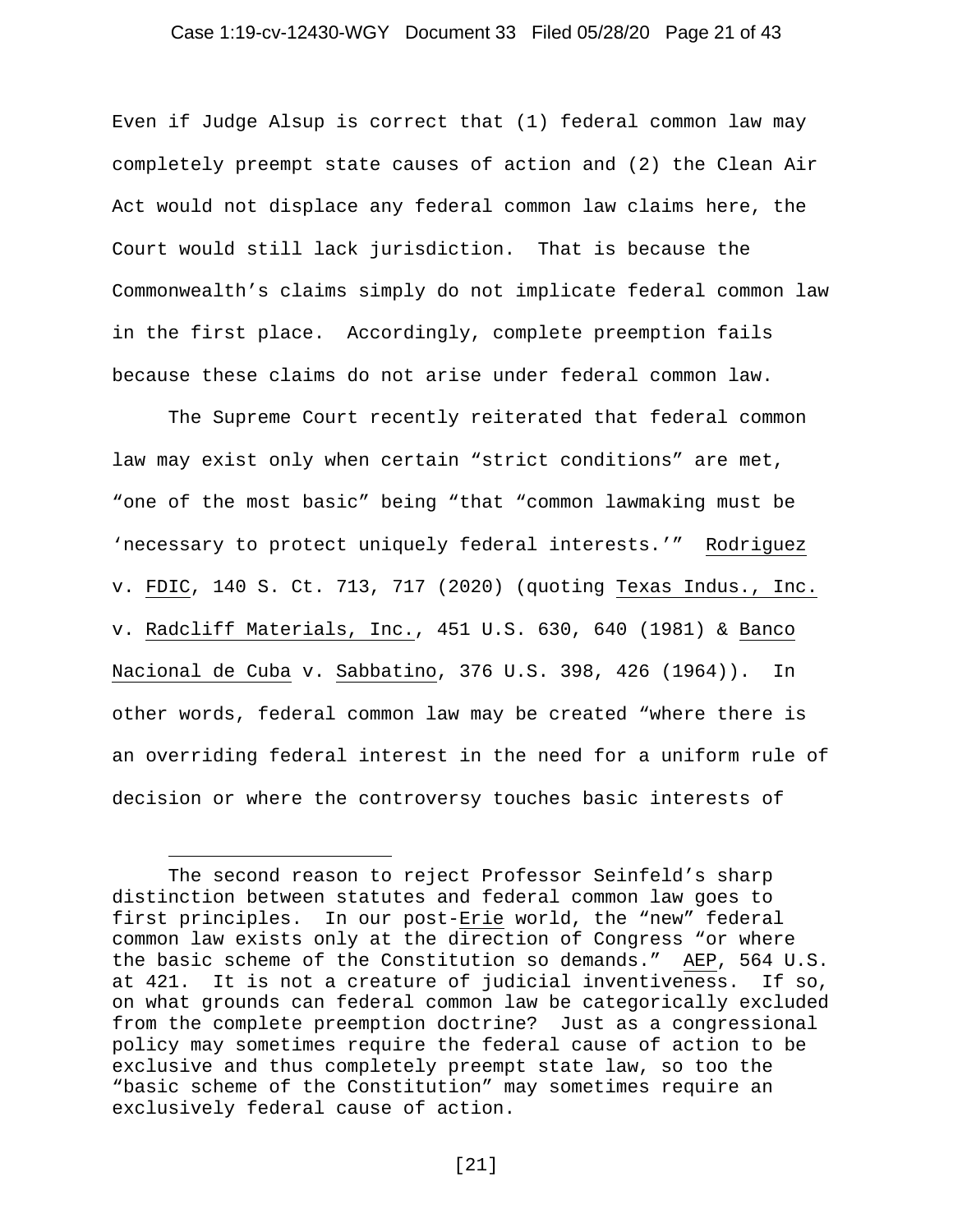# Case 1:19-cv-12430-WGY Document 33 Filed 05/28/20 Page 22 of 43

federalism." Illinois v. City of Milwaukee, 406 U.S. 91, 105 n.6 (1972). In particular, the Supreme Court has repeatedly recognized that "[w]hen we deal with air and water in their ambient or interstate aspects, there is a federal common law." AEP, 564 U.S. at 421 (quoting Milwaukee, 406 U.S. at 103).<sup>9</sup> The Ninth Circuit has surely overstated matters in saying that "federal common law includes the general subject of environmental law," Kivalina, 696 F.3d at 855, but federal public nuisance law undoubtedly applies to certain serious environmental injuries.<sup>10</sup>

The allegations in this complaint are far afield of any "uniquely federal interests." The complaint, fairly read, alleges that ExxonMobil hid or obscured the scientific evidence

<span id="page-21-0"></span><sup>9</sup> Contra City of Oakland, 2020 WL 2702680, at \*5 (overbroad dictum that "the Supreme Court has not yet determined that there is a federal common law of public nuisance relating to interstate pollution"). What the Supreme Court left undecided is whether private and municipal plaintiffs may bring such a claim, and whether the "scale and complexity" of global warming distinguish it "from the more bounded pollution giving rise to past federal nuisance suits." AEP, 564 U.S. at 422-23.

<span id="page-21-1"></span><sup>10</sup> The Supreme Court "has not defined the type of harm that might give rise to a federal public nuisance claim," but it has suggested that such a claim is appropriate "when 'the health and comfort of the inhabitants of a State are threatened' to the point where a sovereign would be tempted to go to war." Note, The Sovereign Self-Preservation Doctrine in Environmental Law, 133 Harv. L. Rev. 621, 622-23, 632 (2019) (quoting Missouri v. Illinois, 180 U.S. 208, 241 (1901)). Such a definition "would likely restrict the federal public nuisance claim to environmental or public health threats, although severe economic injuries are conceivably included as well." Id. at 632.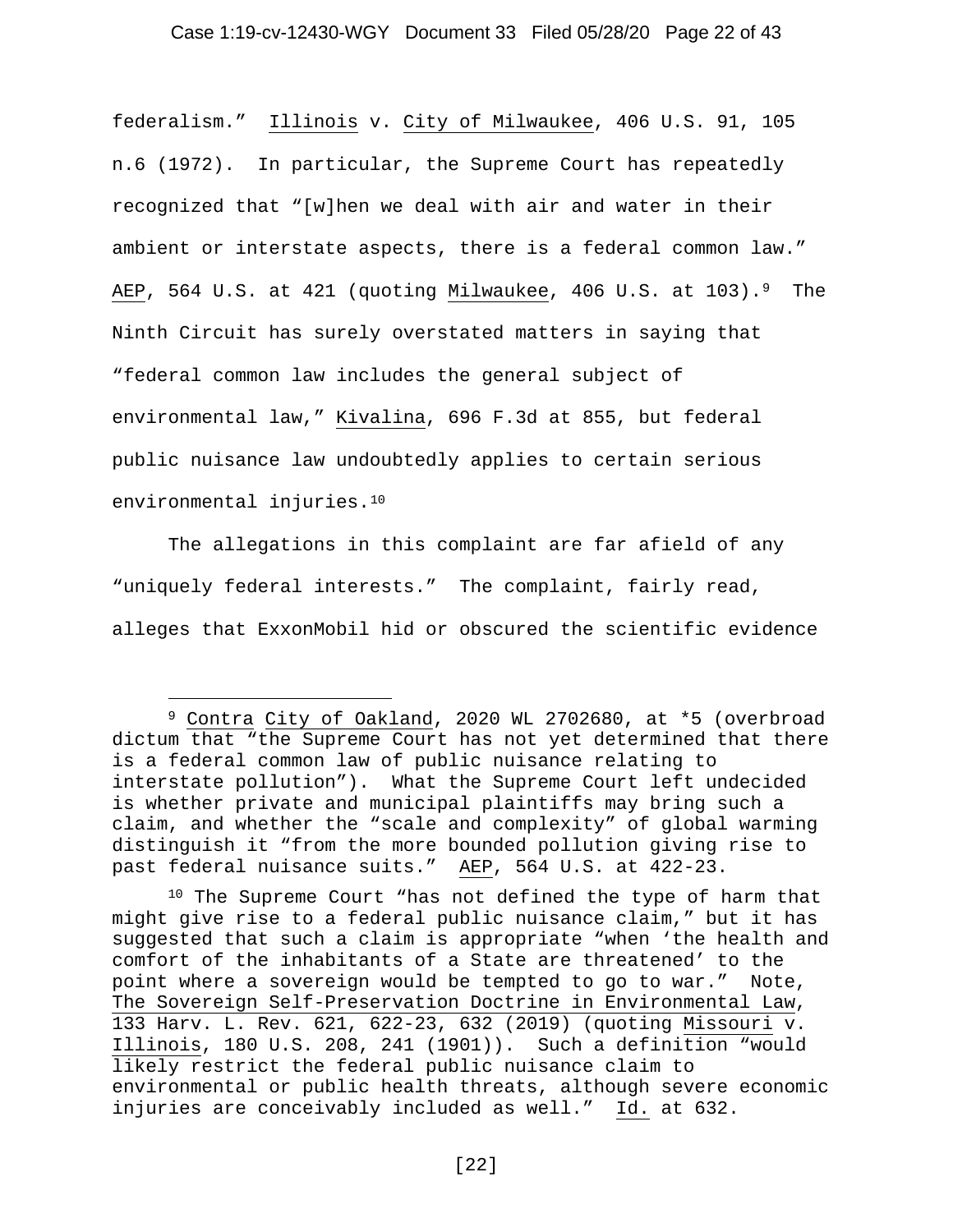# Case 1:19-cv-12430-WGY Document 33 Filed 05/28/20 Page 23 of 43

of climate change and thus duped its investors about the longterm health of its corporation and defrauded consumers of its fossil fuel products. The Commonwealth's analogy to the tobacco industry, e.g., Compl. ¶¶ 116-117; Mem. Remand 13, is apt. As part of the tobacco multi-district litigation, Bolivia and Venezuela sued 18 tobacco companies in state court on common law claims "that the tobacco industry fraudulently concealed the dangers of smoking." In re Tobacco/Governmental Health Care Costs Litig., 100 F. Supp. 2d 31, 34 (D.D.C. 2000). The tobacco companies argued for removal on the grounds that the complaint implicated the federal common law of foreign relations. Id. at 35. Rejecting this argument, the court succinctly explained that "[t]he question is whether the tobacco industry or the named defendants engaged in negligence, fraud, misrepresentation, concealment, or deceit. That question is not governed by a federal common law at all, but by state common law." Id. at 37. This analysis holds for the claims against ExxonMobil. In short, there is no federal common law here

because "[n]othing about the allegations in these lawsuits implicates interests that are 'uniquely federal.'" Id.

In this respect, this case is distinguishable from California and City of New York in that both of those cases involved public nuisance claims with a theory of damages tied to the impact of climate change. On those allegations, Judge Alsup

[23]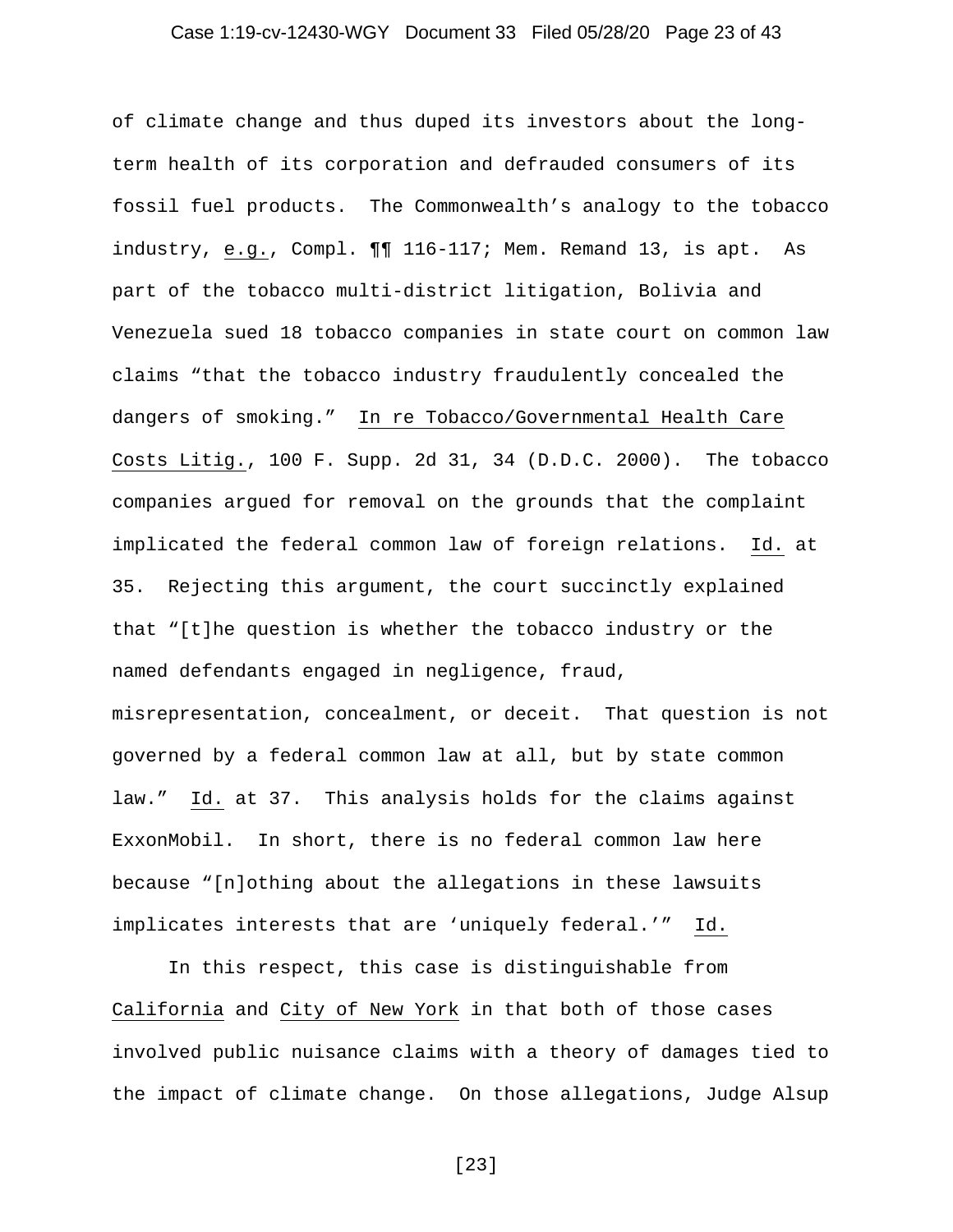concluded that "a uniform standard of decision is necessary,"

adding:

If ever a problem cried out for a uniform and comprehensive solution, it is the geophysical problem described by the complaints, a problem centuries in the making (and studying) with causes ranging from volcanoes, to wildfires, to deforestation to stimulation of other greenhouse gases—and, most pertinent here, to the combustion of fossil fuels. The range of consequences is likewise universal - warmer weather in some places that may benefit agriculture but worse weather in others, e.g., worse hurricanes, more drought, more crop failures and -- as here specifically alleged -- the melting of the ice caps, the rising of the oceans, and the inevitable flooding of coastal lands. Taking the complaints at face value, the scope of the worldwide predicament demands the most comprehensive view available, which in our American court system means our federal courts and our federal common law. A patchwork of fifty different answers to the same fundamental global issue would be unworkable.

California, 2018 WL 1064293, at \*3; see also Robert L. Glicksman & Richard E. Levy, A Collective Action Perspective on Ceiling Preemption by Federal Environmental Regulation: The Case of Global Climate Change, 102 Nw. U. L. Rev. 579, 598-600, 606-10 (2008) (evaluating value of uniform environmental regulations).

Without expressing an opinion on Judge Alsup's reasoning, the Court notes that it does not apply to the Commonwealth's claims against ExxonMobil since they do not prompt this Court or any other to provide "answers" to the "fundamental global issue" of climate change. Much more modestly, the Commonwealth wants "to hold ExxonMobil accountable for misleading the state's

[24]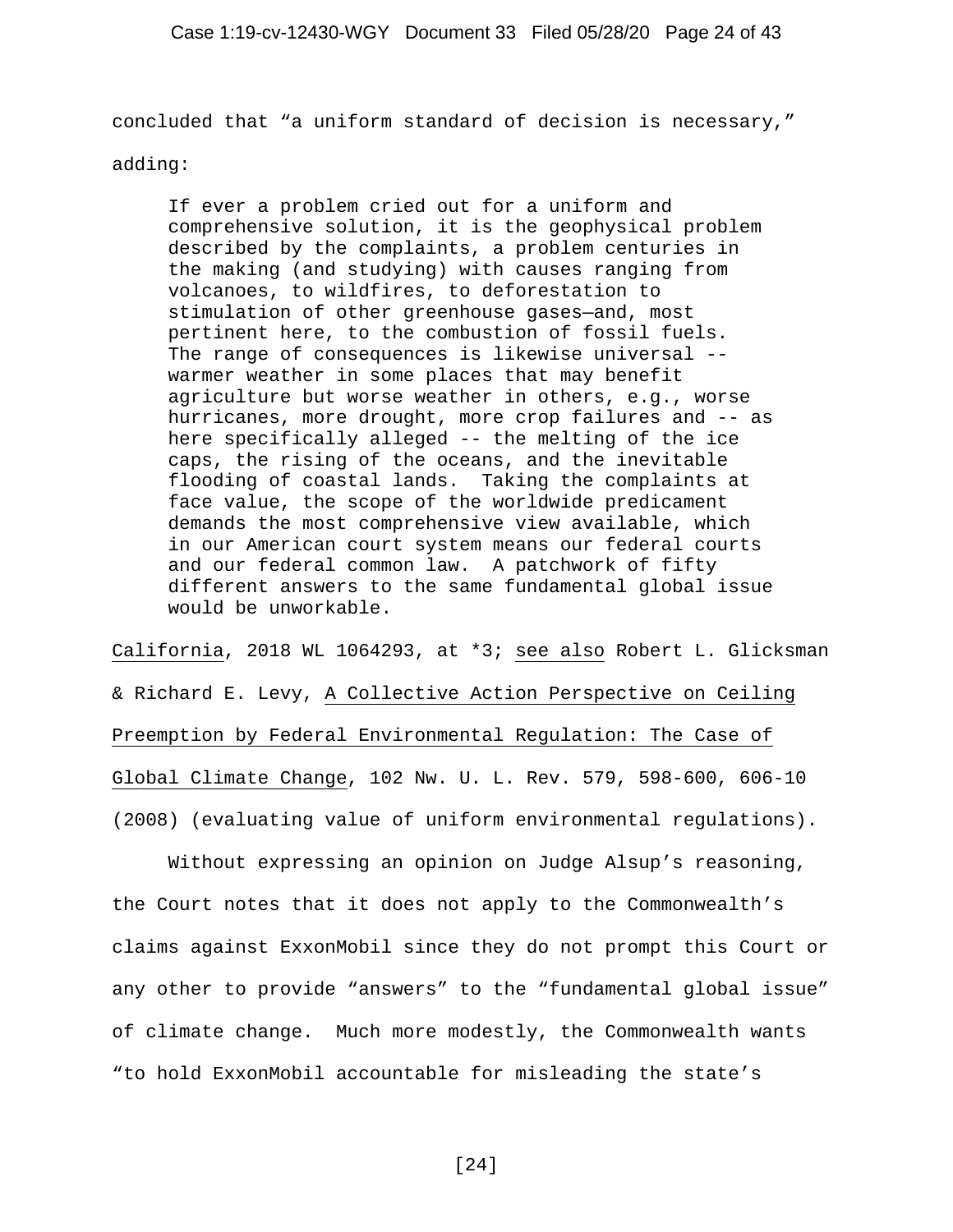#### Case 1:19-cv-12430-WGY Document 33 Filed 05/28/20 Page 25 of 43

investors and consumers." Compl. ¶ 2. No one doubts that this task falls within the core of a state's responsibility. See, e.g., Edenfield v. Fane, 507 U.S. 761, 769 (1993) ("[T]here is no question that [a state's] interest in ensuring the accuracy of commercial information in the marketplace is substantial."); Alfred L. Snapp & Son, Inc. v. Puerto Rico, 458 U.S. 592, 607 (1982) ("[A] State has a quasi-sovereign interest in the health and well-being -- both physical and economic -- of its residents in general."). States routinely enforce consumer protection and securities laws alongside the federal government. $11$  Nor has ExxonMobil provided any reason why protecting Massachusetts consumers and investors from fraud implicates "uniquely federal interests." It does not.

Accordingly, the Court ruled that the complaint's state law claims are not completely preempted.

#### **F. Grable Exception to the Well-Pleaded Complaint Rule**

ExxonMobil invokes another exception to the well-pleaded complaint rule found in Grable & Sons Metal Prods., Inc. v. Darue Eng'g & Mfg., 545 U.S. 308, 314 (2005). Grable established that, in a "slim category" of cases, "federal

<span id="page-24-0"></span><sup>11</sup> See generally James J. Park, Rules, Principles, and the Competition to Enforce the Securities Laws, 100 Cal. L. Rev. 115 (2012); Jared Elosta, Dynamic Federalism and Consumer Financial Protection: How the Dodd-Frank Act Changes the Preemption Debate, 89 N.C. L. Rev. 1273 (2011).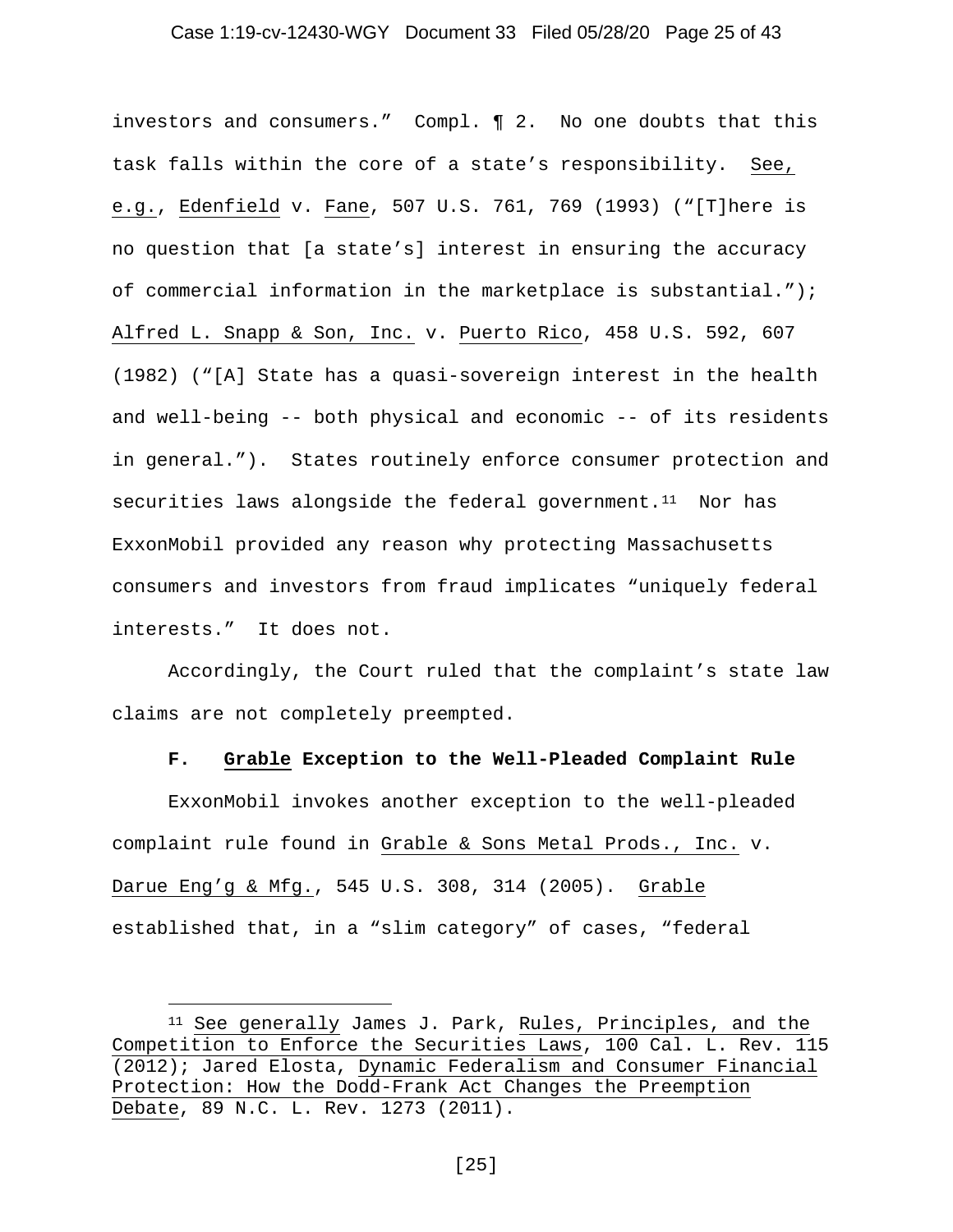# Case 1:19-cv-12430-WGY Document 33 Filed 05/28/20 Page 26 of 43

jurisdiction over a state law claim will lie if a federal issue is: (1) necessarily raised, (2) actually disputed, (3) substantial, and (4) capable of resolution in federal court without disrupting the federal-state balance approved by Congress." Gunn v. Minton, 568 U.S. 251, 258 (2013). The Grable inquiry seeks to unearth "an embedded federal question" in a facially state-law complaint. Rhode Island Fishermen's All., Inc. v. Rhode Island Dep't of Envtl. Mgmt., 585 F.3d 42, 48 (1st Cir. 2009)

ExxonMobil asserts that two "federal issues" embedded in the complaint fall within Grable's reach: (1) the complaint "'touches on foreign relations' and therefore 'must yield to the National Government's policy,'" Opp'n 7 (quoting American Ins. Ass'n v. Garamendi, 539 U.S. 396, 413 (2003)); and (2) adjudication of the complaint "would require a factfinder to question the careful balance Congress and federal agencies have struck between greenhouse gas regulation and the nation's energy needs," id. at 9. Massachusetts responds that "[n]one of those policies is implicated by and no determination of federal law need be made in the Commonwealth's action . . . since this case is about Exxon's marketing and sales misrepresentations about its products and securities to Massachusetts consumers and investors." Mem. Remand 12.

[26]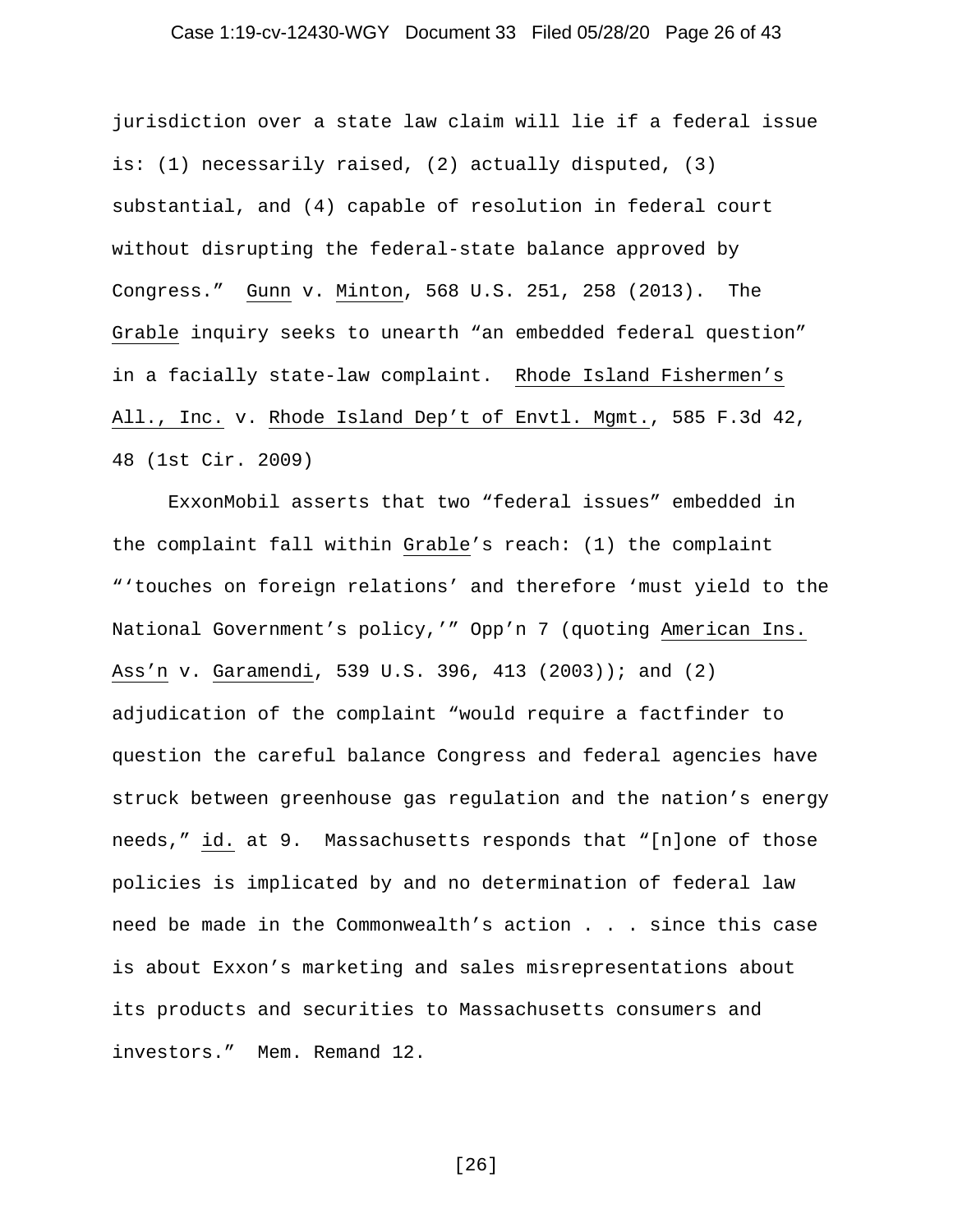The Commonwealth is correct. The Court need not reach the question whether ExxonMobil's two asserted "federal issues" would conjure Grable jurisdiction because those issues are simply absent in this case. Contrary to ExxonMobil's caricature of the complaint, the Commonwealth's allegations do not require any forays into foreign relations or national energy policy. It alleges only corporate fraud. Whether ExxonMobil was honest or deceitful in its marketing campaigns and financial disclosures does not necessarily raise any federal issue whatsoever. Cf. Atlantic Richfield Co. v. Christian, 140 S. Ct. 1335, 1350 n.4 (2020). Every court to consider the question has rejected the oil-industry defendants' arguments for Grable jurisdiction. See City of Oakland, 2020 WL 2702680, at \*5-6. Boulder County, 405 F. Supp. 3d at 965-68; Rhode Island, 393 F. Supp. 3d at 150-51; Baltimore, 388 F. Supp. 3d at 558-61; County of San Mateo, 294 F. Supp. 3d at 938.<sup>12</sup> That unanimity is all the more telling

<span id="page-26-0"></span><sup>&</sup>lt;sup>12</sup> Judge Alsup did not reach the Grable question, though he did partially rely on entanglement with foreign affairs as requiring that federal law govern rather than state law. California, 2018 WL 1064293, at \*5. For this same reason, Judge Alsup subsequently ruled that federal courts cannot make common law in this area but should leave the matter to the political branches. City of Oakland, 325 F. Supp. 3d at 1024-28; see also City of New York, 325 F. Supp. 3d at 475-76 (same). ExxonMobil also cites the United States' amicus brief before the Ninth Circuit contending that the claims of Oakland and San Francisco threaten to "undermine the exclusive grants of authority to the representative branches of the federal government to conduct the Nation's foreign policy." Opp'n 8 (quoting Brief of the United States as Amicus Curiae in Support of Appellees and Affirmance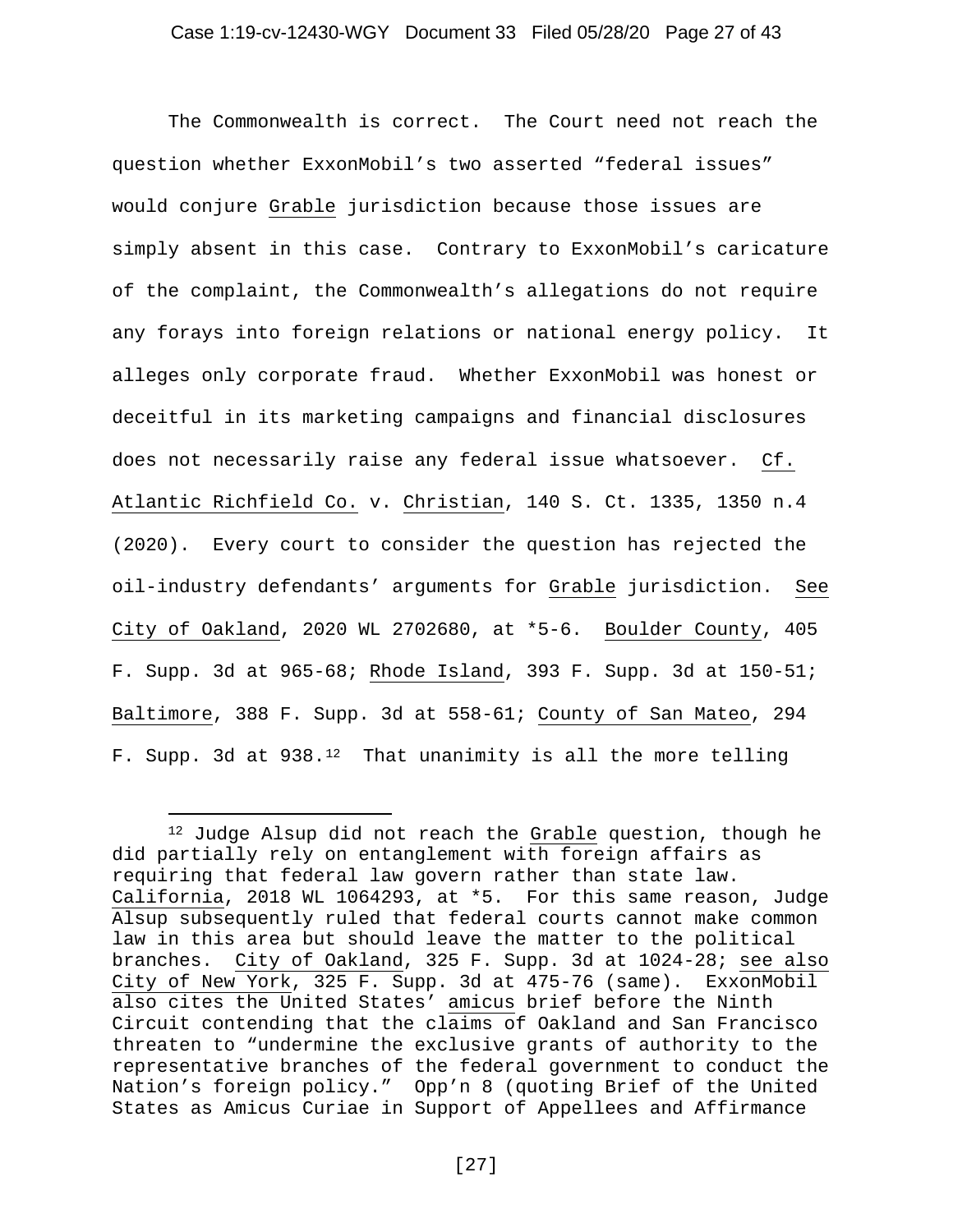# Case 1:19-cv-12430-WGY Document 33 Filed 05/28/20 Page 28 of 43

since those cases involved nuisance claims in which the states and local governments sought damages from oil companies to offset the disastrous effects of climate change. Such sweeping theories of liability and relief arguably implicate national and international climate policies, yet those courts still deemed Grable inapplicable. Here, in contrast, Massachusetts relies exclusively on mundane theories of fraud against consumers and investors, without seeking to hold ExxonMobil liable for any actual impacts of global warming. There is no federal issue embedded in this complaint.

In its opposing memorandum and at oral argument, ExxonMobil leaned heavily on the Fifth Circuit's decision in Board of Comm'rs of Se. La. Flood Prot. Auth.-E. v. Tenn. Gas Pipeline Co., 850 F.3d 714 (5th Cir. 2017). Opp'n 9-10; Tr. Hr'g 15-16, ECF No. 31. That decision affirmed Grable jurisdiction over state law claims relating to dredging activities by oil companies when "the scope and limitations of a complex federal regulatory framework [we]re at stake." Opp'n 9 (quoting Board of Commissioners, 850 F.3d at 725). Yet the passage of that opinion quoted by ExxonMobil relates to the substantiality prong of the Grable inquiry, not the "necessarily raised" or "actually disputed" prongs. Indeed, Board of Commissioners is palpably

at 16, City of Oakland v. BP, P.L.C., No. 18-16663 (9th Cir. May 17, 2019)). These arguments do not persuade the Court.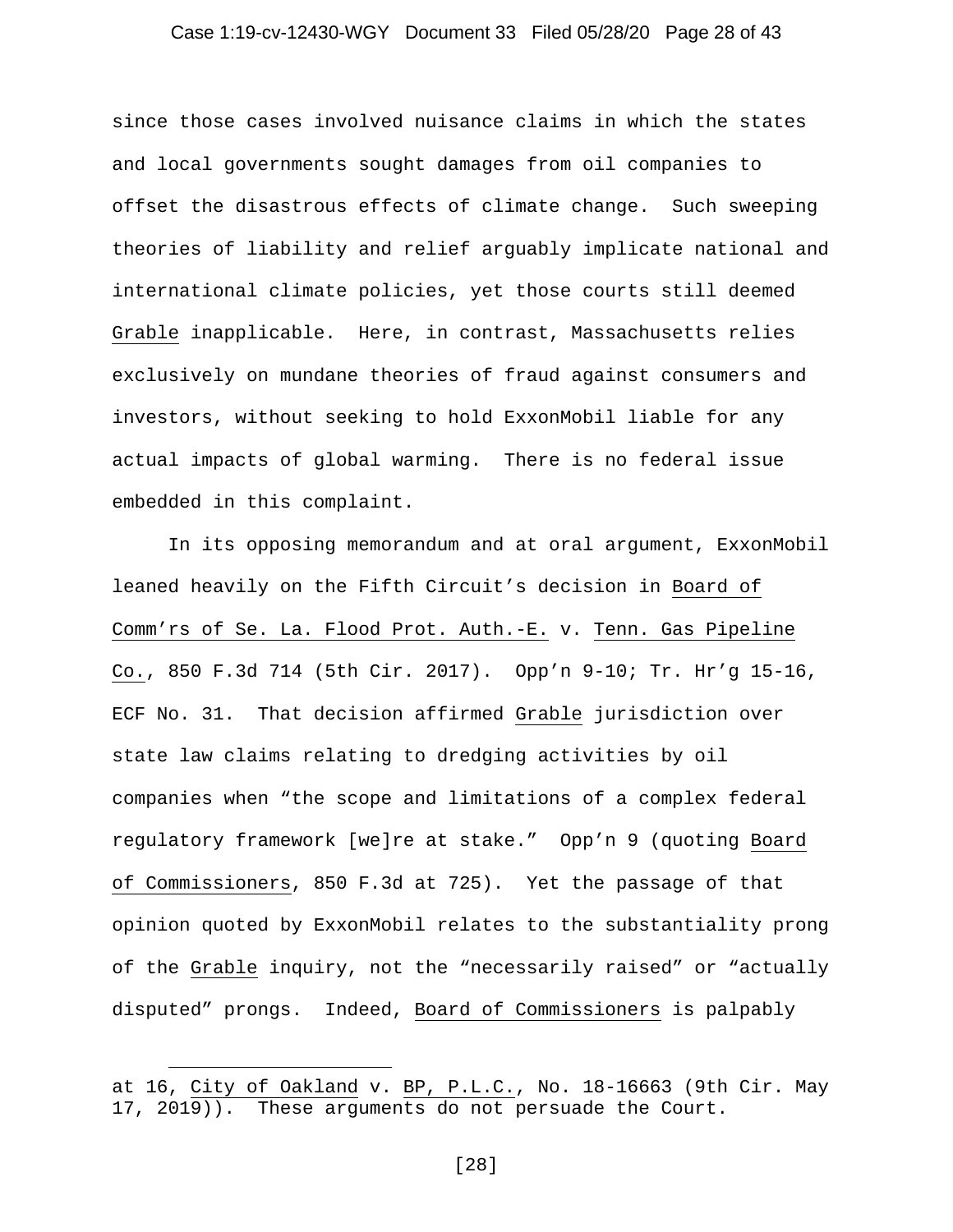# Case 1:19-cv-12430-WGY Document 33 Filed 05/28/20 Page 29 of 43

distinguishable because the state law claims at issue were predicated on duties arising from federal statutes, and the "complaint dr[ew] on federal law as the exclusive basis for holding [d]efendants liable for some of their actions." 850 F.3d at 721-22. Nothing of the kind is presented by the Commonwealth's complaint.

Accordingly, the Court declined to find Grable jurisdiction over the Commonwealth's claims.

#### **G. Federal Officer Jurisdiction**

ExxonMobil next argues that this case is removable due to the federal officer removal statute, see Opp'n 16-18, which provides that an action may be removed when the suit is against "any officer (or any person acting under that officer) of the United States . . . for or relating to any act under color of such office." 28 U.S.C. § 1442(a)(1). As the Fourth Circuit recently stated the test in Baltimore: "to remove a case under § 1442(a)(1), a private defendant must show: '(1) that it "act[ed] under" a federal officer, (2) that it has "a colorable federal defense," and (3) that the charged conduct was carried out for [or] in relation to the asserted official authority.'" 952 F.3d at 461-62 (alteration in original) (quoting Sawyer v. Foster Wheeler LLC, 860 F.3d 249, 254 (4th Cir. 2017)).

ExxonMobil argues that it was "acting under" federal officers because it "has explored for, developed, and produced

[29]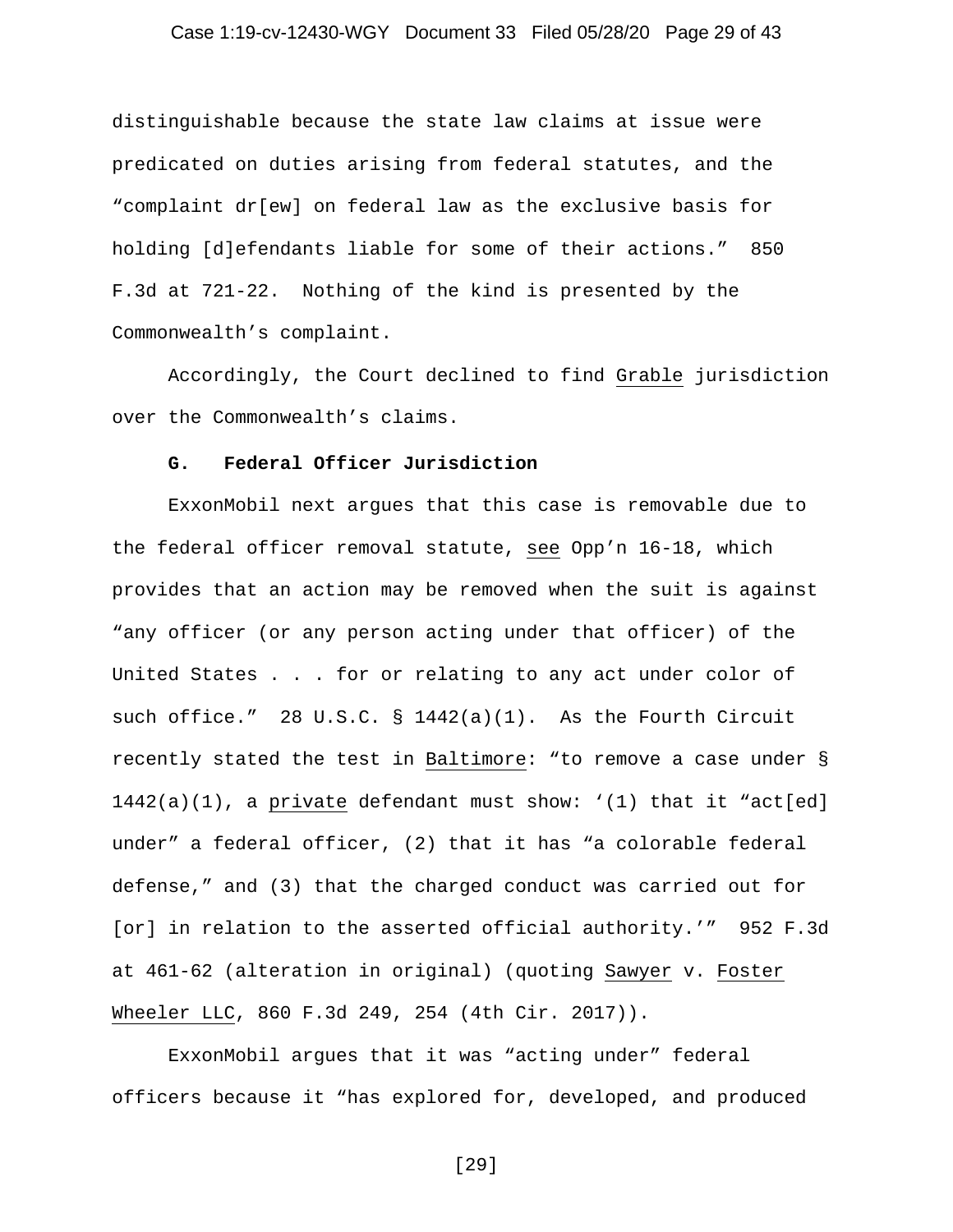# Case 1:19-cv-12430-WGY Document 33 Filed 05/28/20 Page 30 of 43

oil and gas on federal lands pursuant to leases issued by the federal government," and those "federal leases contain many provisions that demonstrate ExxonMobil acted at the direction of a federal officer." Notice 14-15. ExxonMobil also asserts various colorable federal defenses, such as preemption, the foreign affairs doctrine, and violations of the Commerce Clause, Due Process Clause, and First Amendment. Id. at 16.

The Commonwealth offers no argument that ExxonMobil was not "acting under" federal officials in its drilling and oil production activities. But see Baltimore, 952 F.3d at 463-66 (holding that oil companies were not "acting under" federal officials, within the meaning of § 1442(a)(1), in developing oil and gas pursuant to federal leases); County of San Mateo, 2020 WL 2703701, at \*8-9 (same); Boulder County, 405 F. Supp. 3d at 976 (same, with specific reference to ExxonMobil). Nor does it argue that ExxonMobil's purported federal defenses are not "colorable." Instead, the Commonwealth focuses its firepower on the "relating to" element,  $\S 1442(a)(1)$ , arguing that "there is simply no nexus, causal or otherwise, between the Commonwealth's causes of action and any Exxon conduct purportedly taken at the direction of federal officials." Mem. Remand 18-19.

This is the nub of the dispute. ExxonMobil seizes on a few lines here and there in the complaint to construe it as alleging that "ExxonMobil's federally-directed actions 'are a major cause

[30]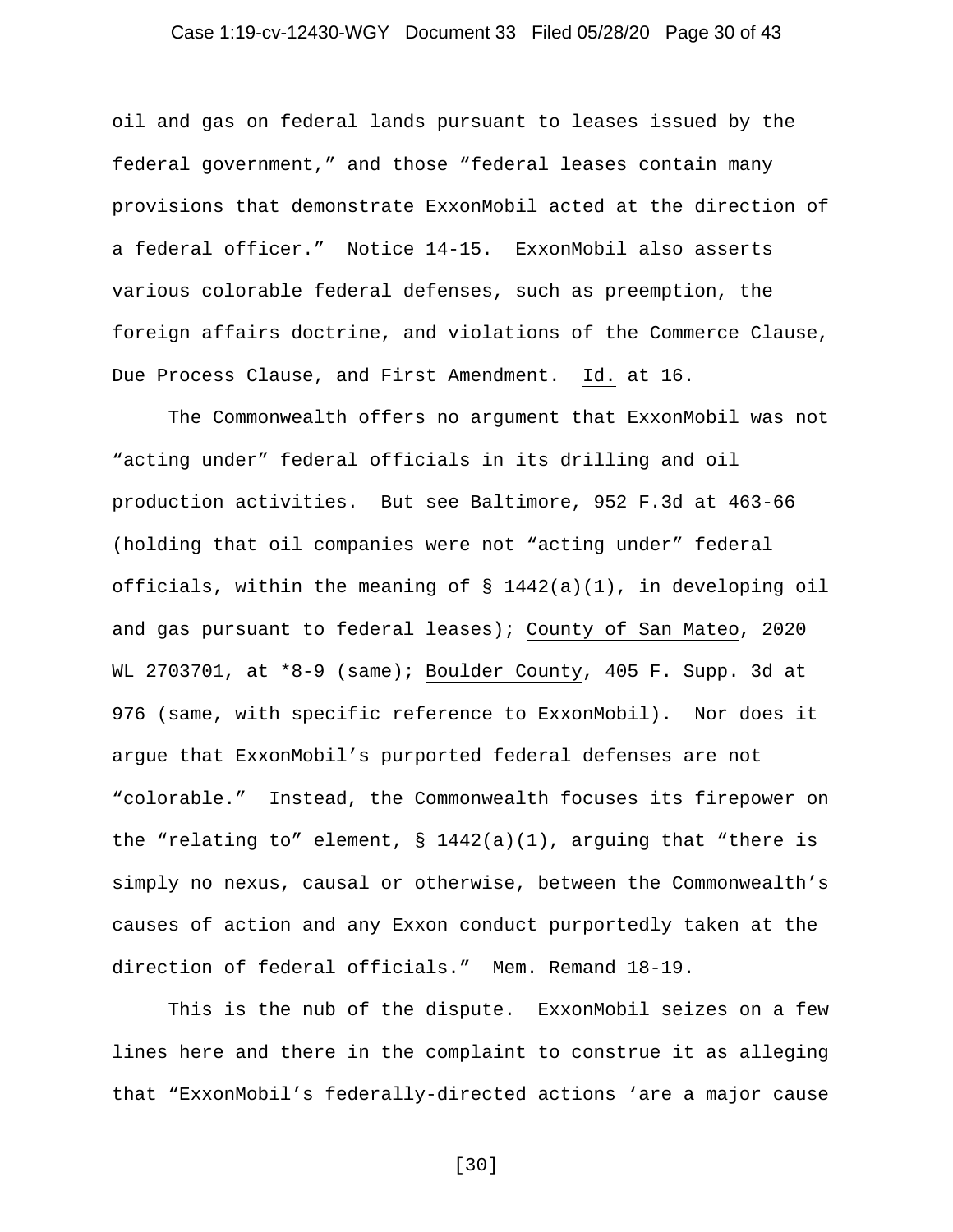# Case 1:19-cv-12430-WGY Document 33 Filed 05/28/20 Page 31 of 43

of global climate change' and will have 'serious, lifethreatening, and costly impacts on the people of the Commonwealth.'" Opp'n 18 (quoting Compl. ¶¶ 54-69, 222-252). Taking these and other lines out of context, ExxonMobil argues that this "suit is thus ultimately directed at stopping or reducing the actions federal leases obliged ExxonMobil to pursue, namely the production and sale of fossil fuels." Id. at 17; id. (quoting Compl. ¶¶ 601-602, 645) ("Plaintiff alleges that . . . ExxonMobil's fossil fuel products . . . could never be considered 'safe and environmentally beneficial' because 'the development, production, refining, and consumer use of ExxonMobil fossil fuel products' increase 'greenhouse gas emissions.'"). Massachusetts insists that this reading of the complaint is a "sleight-of-hand," as "[t]he Complaint has nothing to do with efforts to stop or reduce Exxon's production or sale of its fossil fuel products" but, in truth, is only "a state action aimed at protecting consumers and investors from Exxon's deceptive representations in the marketplace." Mem. Remand 17-18.

Massachusetts is correct about the fairest reading of the complaint, though it erroneously describes the legal standard for federal officer removal. The Commonwealth mistakenly quotes Watson v. Philip Morris Cos. for the proposition that federal officer removal is permissible only if "the 'act[s]' that are

[31]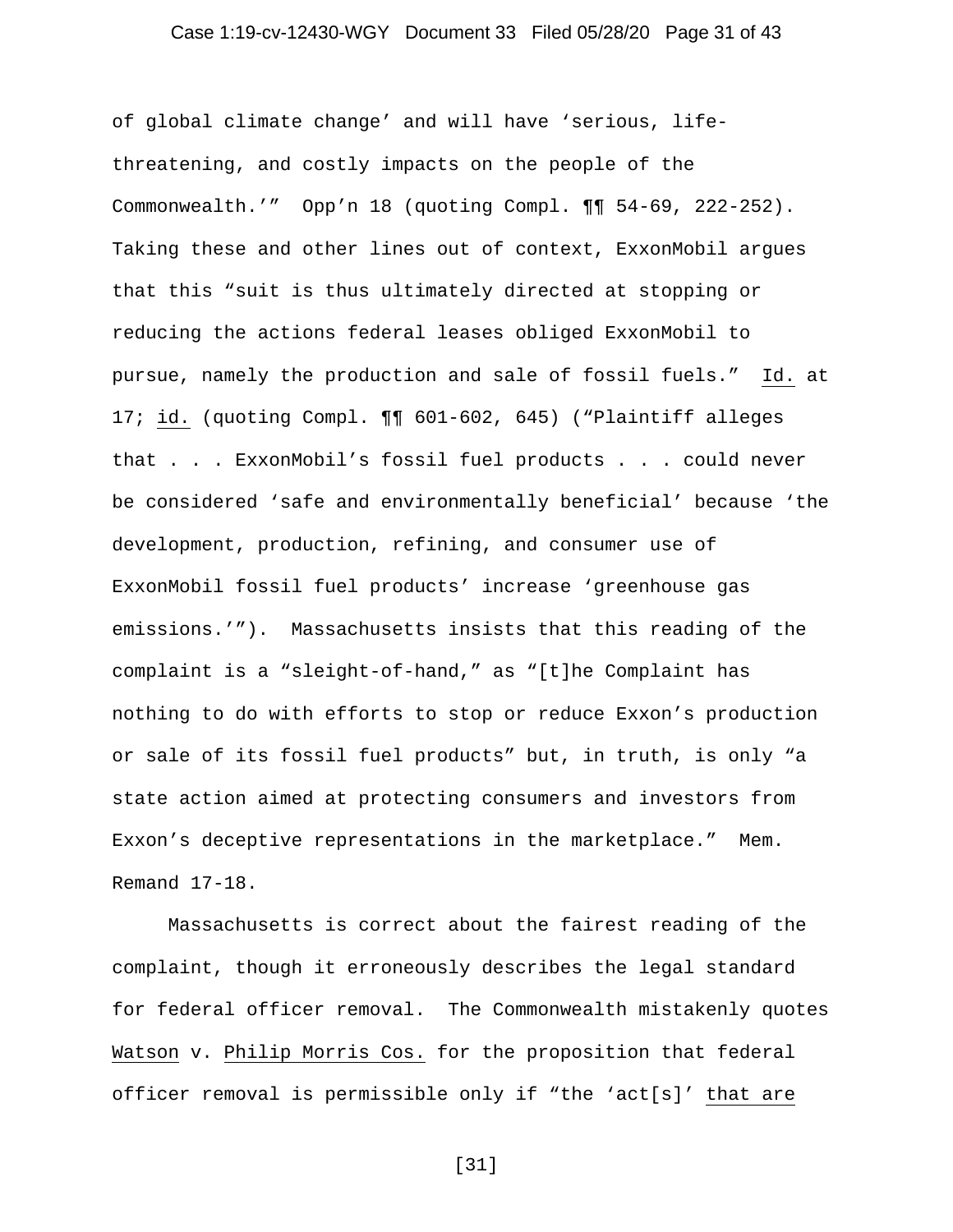#### Case 1:19-cv-12430-WGY Document 33 Filed 05/28/20 Page 32 of 43

the subject of the petitioner's complaint" were carried out under the direction of federal officers. Mem. Remand 18 (alteration and emphasis in original) (quoting 551 U.S. 142, 150 (2007)). Yet Watson predates the Removal Clarification Act of 2011, Pub. L. No. 112-51, 125 Stat. 545, of which section  $(b)(1)(A)$  amended the federal officer removal statute to add the words "or relating to" before "any act under color of such office." 28 U.S.C. §  $1442(a)(1)$ . This amendment was, plainly enough, "intended to broaden the universe of acts that enable Federal officers to remove to Federal court." H.R. Rep. No. 112-17, pt. 1, at 6 (2011). "By the Removal Clarification Act, Congress broadened federal officer removal to actions, not just causally connected, but alternatively connected or associated, with acts under color of federal office." Latiolais v. Huntington Ingalls, Inc., 951 F.3d 286, 292 (5th Cir. 2020) (en banc) (emphases in original).<sup>[13](#page-31-0)</sup>

Nonetheless, even under this more expansive standard, ExxonMobil's marketing and sale tactics were not plausibly "relat[ed] to" the drilling and production activities supposedly

<span id="page-31-0"></span><sup>13</sup> The Rhode Island Court also relied upon the lack of a "causal connection" between the oil companies' marketing practices and the conduct governed by the federal leases in rejecting federal officer removal jurisdiction, uncritically citing pre-2011 case law. 393 F. Supp. 3d at 152 (citing Mesa v. California, 489 U.S. 121, 131–32 (1989)). For the reasons explained below, however, a properly up-to-date analysis reaches the same result.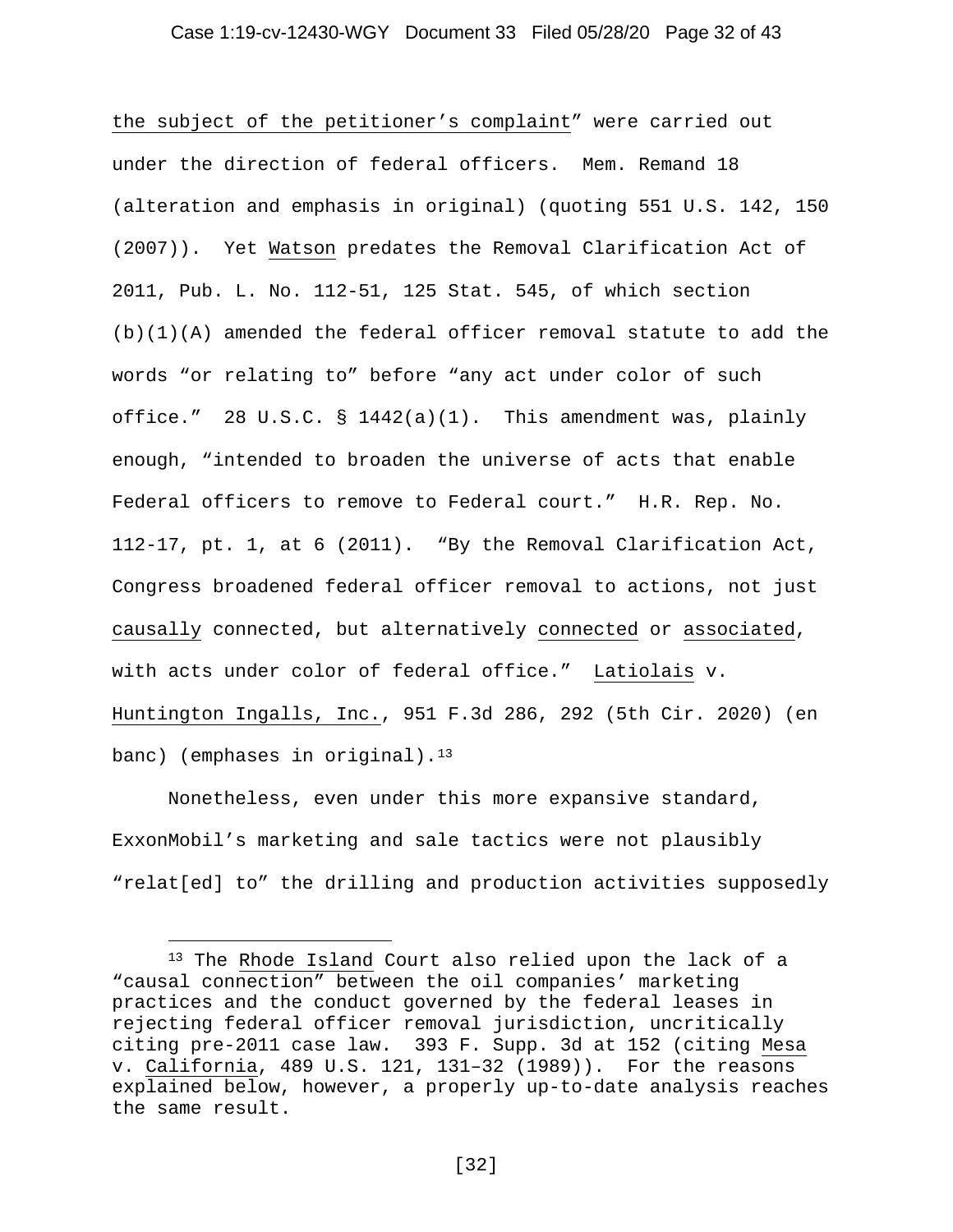#### Case 1:19-cv-12430-WGY Document 33 Filed 05/28/20 Page 33 of 43

done under the direction of the federal government. ExxonMobil seeks to bridge this gap by overreading the complaint, arguing that the "ultimate[]" goal of the complaint is "stopping or reducing the actions federal leases obliged ExxonMobil to pursue, namely the production and sale of fossil fuels" -- and that these activities are "at the heart" of the complaint. Opp'n 16-17. A fair reading of the complaint tells a far different story.

The Fourth Circuit recently rejected a similar attempt by oil-industry defendants to establish removal on this basis:

When read as a whole, the Complaint clearly seeks to challenge the promotion and sale of fossil fuel products without warning and abetted by a sophisticated disinformation campaign. Of course, there are many references to fossil fuel production in the Complaint, which spans 132 pages. But, by and large, these references . . . [are] not the source of tort liability. Put differently, Baltimore does not merely allege that Defendants contributed to climate change and its attendant harms by producing and selling fossil fuel products; it is the concealment and misrepresentation of the products' known dangers - - and simultaneous promotion of their unrestrained use -- that allegedly drove consumption, and thus greenhouse gas pollution, and thus climate change.

Baltimore, 952 F.3d at 467; see also Boulder County, 405 F. Supp. 3d at 977.

In Baltimore, the actual production of fossil fuels was far more related to the complaint than it is here, because Baltimore sought damages for climate-related injuries while Massachusetts seeks only fines for the alleged deceptions. Even so, the

[33]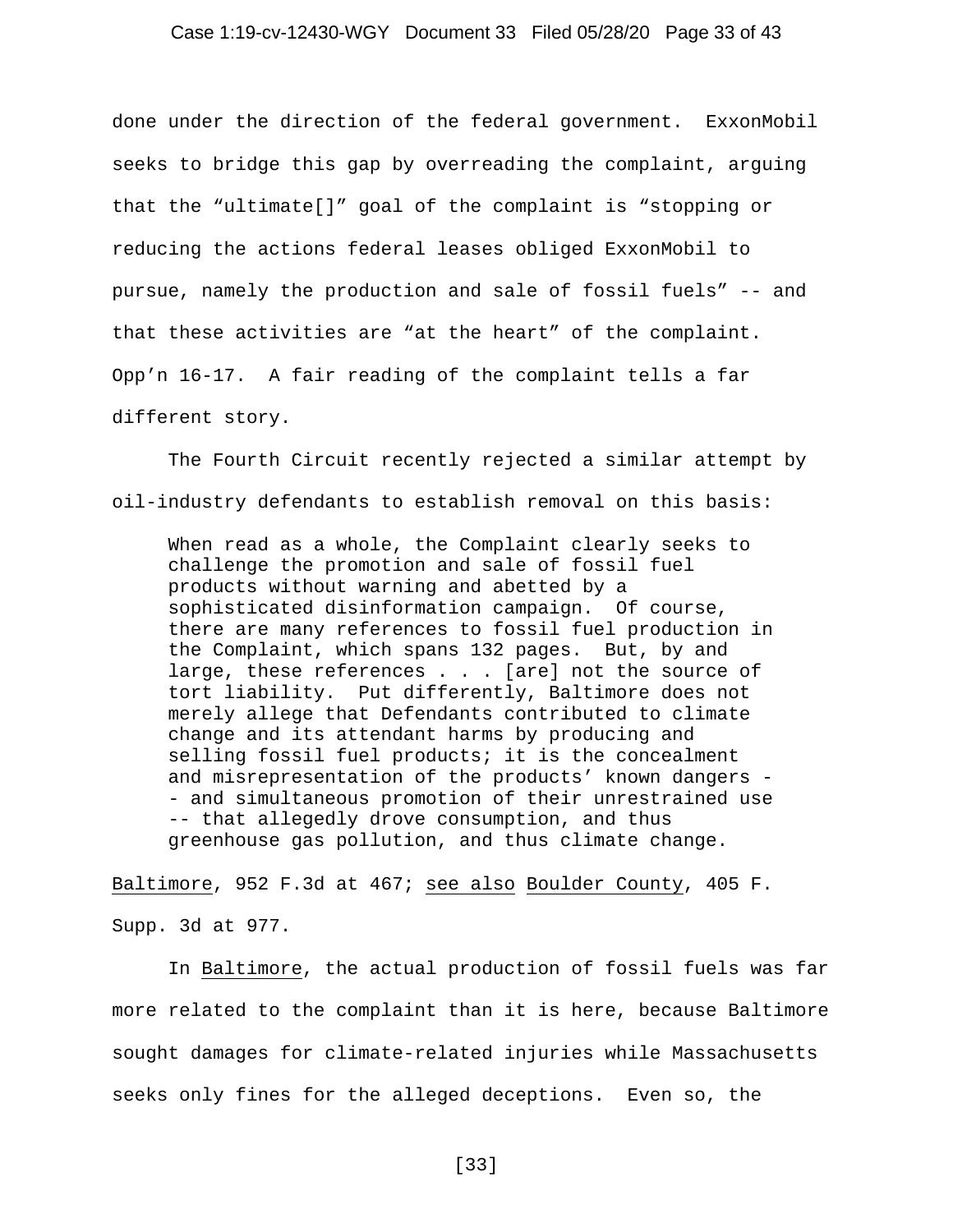# Case 1:19-cv-12430-WGY Document 33 Filed 05/28/20 Page 34 of 43

Fourth Circuit found it easy to separate the properly pled misrepresentation allegations from the surrounding context of fossil fuel production, holding that the alleged "disinformation campaign" was the core of the complaint and was unrelated to any action under federal officials. 860 F.3d at 467. This Court similarly construed the Commonwealth's complaint and therefore rebuffed ExxonMobil's effort to remove the case on the grounds of the federal officer removal statute.

#### **H. Class Action Jurisdiction**

ExxonMobil's final argument is that the case is removable under the Class Action Fairness Act ("CAFA"), 28 U.S.C. § 1332(d), because the complaint brought by the Attorney General is essentially a class action in disguise. Notice 16-17; Opp'n 18-20. A "class action" filed in state court is removable, 28 U.S.C. § 1453(b), provided there is minimal diversity and the aggregate amount in controversy exceeds \$5,000,000. Mississippi ex rel. Hood v. AU Optronics Corp., 134 S. Ct. 736, 740 (2014). The statute defines the term "class action" to mean "any civil action filed under rule 23 of the Federal Rules of Civil Procedure or similar State statute or rule of judicial procedure authorizing an action to be brought by 1 or more representative persons as a class action." 28 U.S.C.  $\S$  1332(d)(1)(B).

The present complaint was not filed under Rule 23, of course, but ExxonMobil contends that Mass. Gen. Laws ch. 93A, §

[34]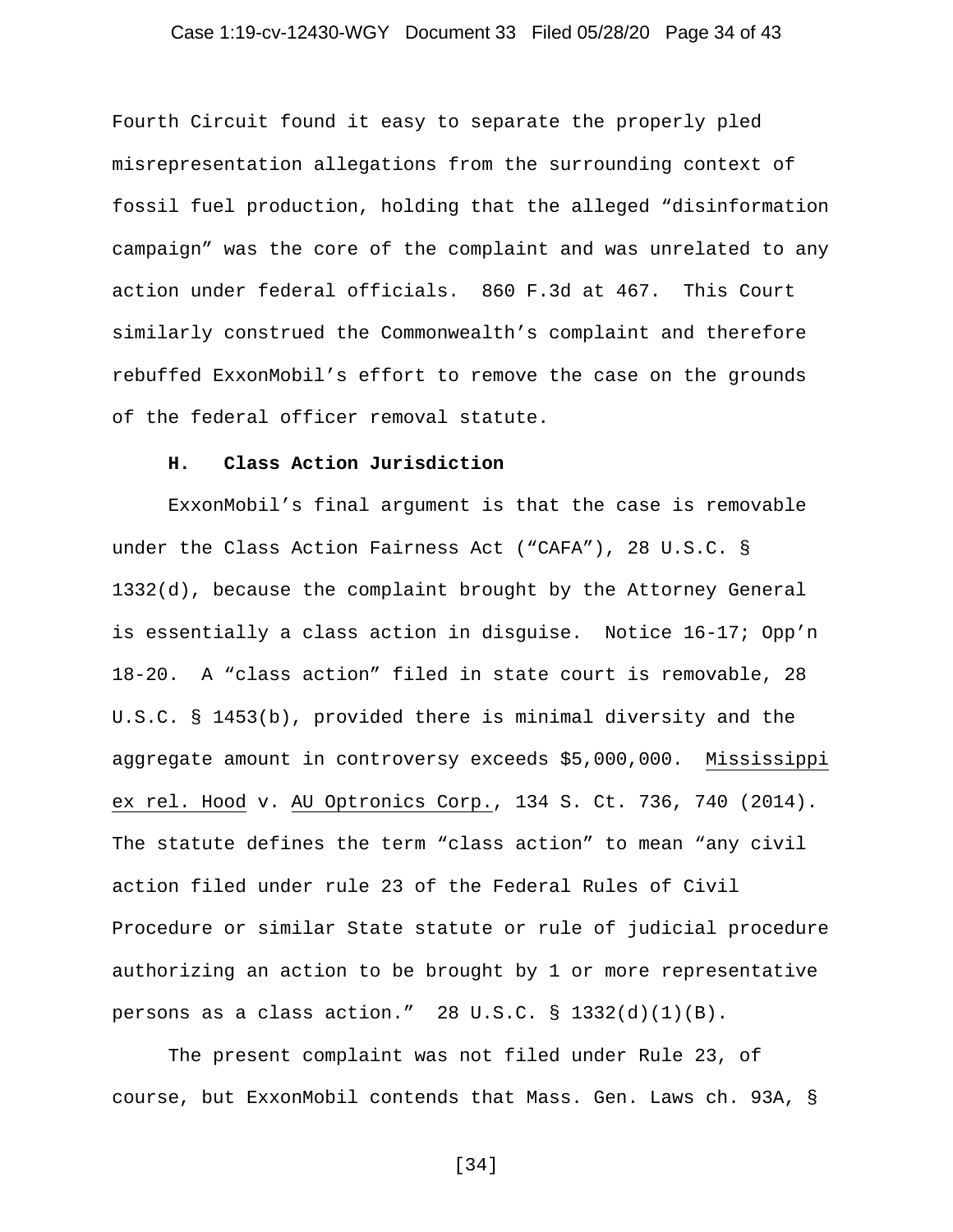#### Case 1:19-cv-12430-WGY Document 33 Filed 05/28/20 Page 35 of 43

4, which authorizes the Attorney General to bring these claims "in the public interest," amounts to a "similar State statute" and therefore establishes federal jurisdiction. Opp'n 18-20. Massachusetts retorts that its complaint "plainly falls within the category of parens patriae actions," which are not similar to a class action under Rule 23 because "a Chapter 93A claim requires none of the elements of a state or federal Rule 23 'class action' -- numerosity, typicality, commonality, or notice to all members of a class." Mem. Remand 20.[14](#page-34-0) 

The Commonwealth has the better of this argument. Admittedly, the statutory definition of "class action" is perplexing. For one thing, it states that "the term 'class

<span id="page-34-0"></span><sup>14</sup> Massachusetts could have argued (but did not) that even if the complaint is a "class action" within the meaning of CAFA there is not even minimal diversity because the Commonwealth is not a "citizen" for purposes of diversity jurisdiction, Moor v. Alameda County, 411 U.S. 693, 717 (1973), and the Commonwealth is "the real party in interest" rather than the purported class members. See AU Optronics Corp. v. South Carolina, 699 F.3d 385, 394 (4th Cir. 2012); Illinois v. AU Optronics Corp., 794 F. Supp. 2d 845, 856 (D. Ill. 2011). This argument is not unique to CAFA, and its corollary could have been raised by ExxonMobil on the basis of the general diversity statute; that is, that the individual consumers and investors are the real parties in interest (with Massachusetts being only a nominal party) and therefore there is complete diversity. See In re Standard & Poor's Rating Agency Litig., 23 F. Supp. 3d 378, 401-07 (S.D.N.Y. 2014). Since neither Massachusetts nor ExxonMobil raises these arguments based on divining the "real party in interest," the Court need not address them. But see West Virginia ex rel. McGraw v. CVS Pharmacy, Inc., 646 F.3d 169, 180 (4th Cir. 2011) (Gilman, J., dissenting) (collapsing the "similarity" inquiry into the "real party in interest" inquiry).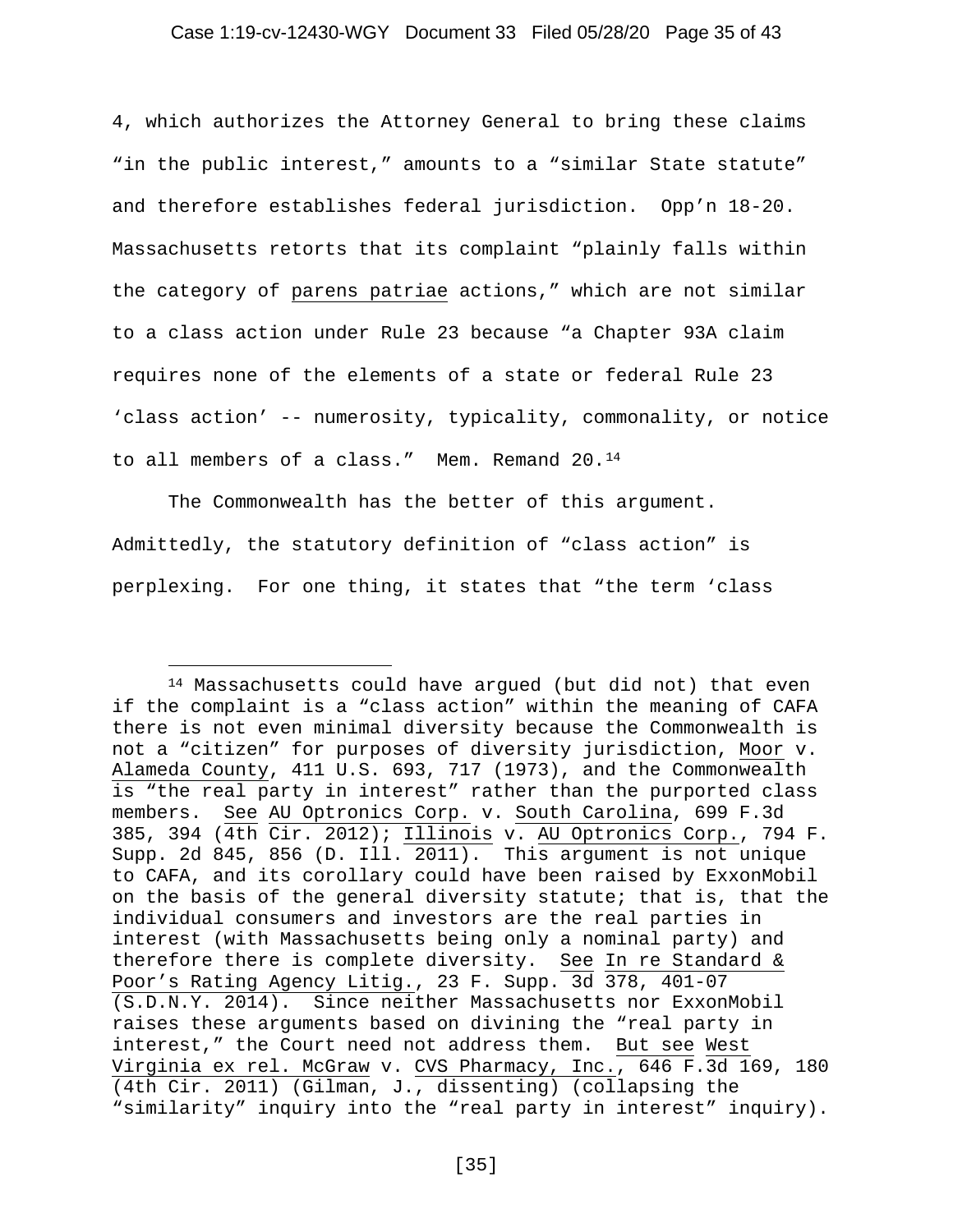#### Case 1:19-cv-12430-WGY Document 33 Filed 05/28/20 Page 36 of 43

action' means any civil action filed . . . as a class action," 28 U.S.C. § 1332(d)(1)(B), which is hopelessly "circular." West Virginia ex rel. McGraw v. CVS Pharmacy, Inc., 646 F.3d 169, 179 (4th Cir. 2011) (Gilman, J., dissenting). For another, the statute does not disclose the criteria for evaluating when a state statute is "similar" to Rule 23. Id. In making sense of the statute, the Fourth Circuit reasoned that "Congress undoubtedly intended to define 'class action' in terms of its similarity and close resemblance to Rule 23." Id. at 174 (majority opinion). Somewhat differently, the Second Circuit explained that there are two separate elements, such that a state-law based CAFA class action "must be filed under a statute or rule that is both similar to Rule 23 and authorizes the action to proceed 'as a class action.'" Purdue Pharma L.P. v. Kentucky, 704 F.3d 208, 214 (2d Cir. 2013) (emphases supplied). However the sentence is parsed, courts have converged upon a test of similarity that looks to "the familiar hallmarks of Rule 23 class actions; namely, adequacy of representation, numerosity, commonality, typicality, [and] the requirement of class certification." Id.[15](#page-35-0) A "similar" state statute or rule

<span id="page-35-0"></span><sup>&</sup>lt;sup>15</sup> The Second Circuit considers the certification requirement itself as a relevant factor in determining similarity, id. at 216 n.6, whereas the Fourth Circuit refers only to "the four criteria stated in Rule 23(a)," CVS, 646 F.3d at 175. Cf. West Virginia ex rel. McGraw v. Comcast Corp., 705 F. Supp. 2d 441, 453 (E.D. Pa. 2010) (identifying the "three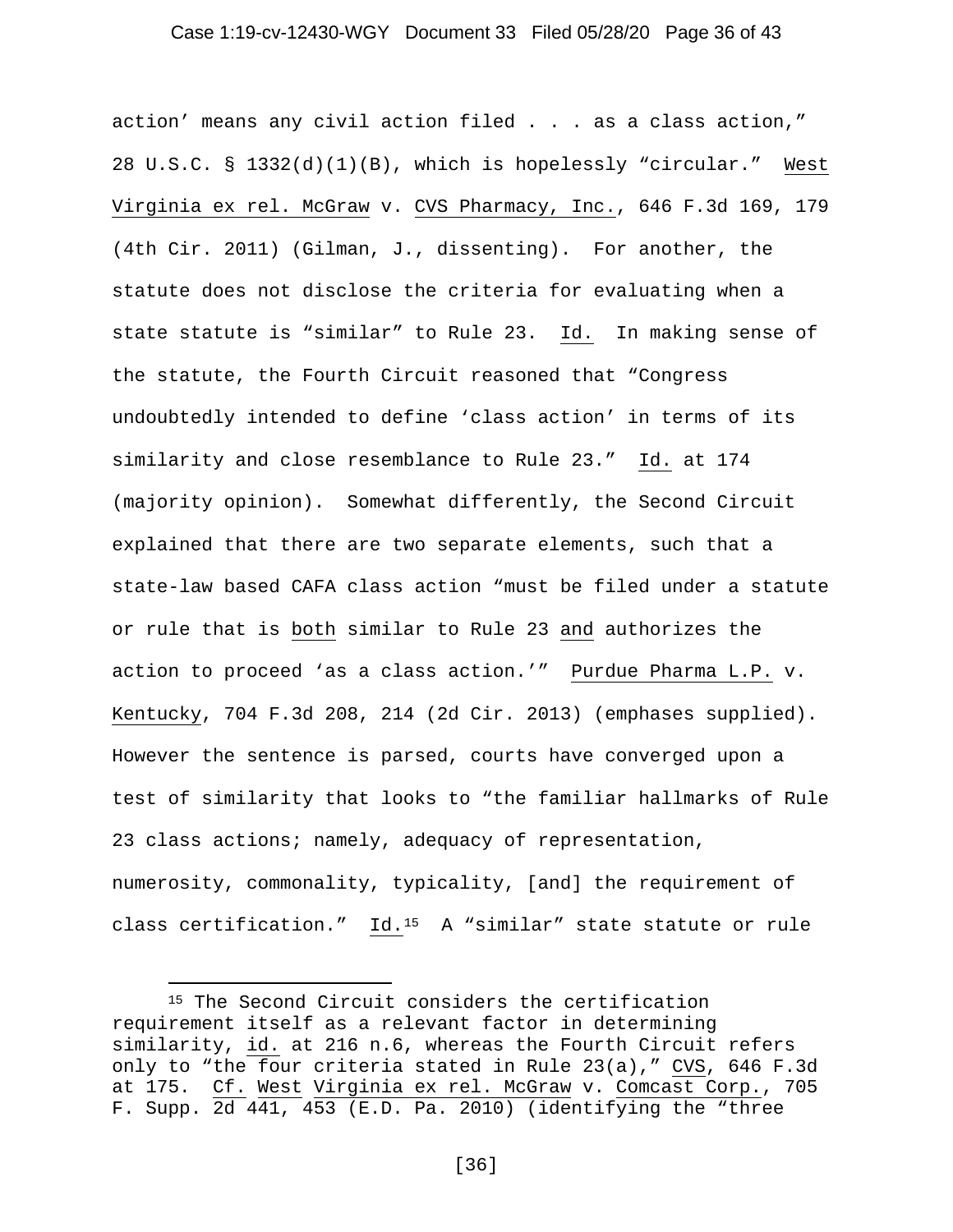#### Case 1:19-cv-12430-WGY Document 33 Filed 05/28/20 Page 37 of 43

need not contain all of the other conditions and administrative aspects of Rule 23, but it must "at a minimum, provide a procedure by which a member of a class whose claim is typical of all members of the class can bring an action not only on his own behalf but also on behalf of all others in the class." Id. at 217 (alterations deleted) (quoting CVS, 646 F.3d at 175).

On this basis, the Second, Fourth, Fifth, Seventh, and Ninth Circuits have held that CAFA generally does not confer federal jurisdiction over state parens patriae actions. Id.; CVS, 646 F.3d at 175-77 (holding that state attorney general's consumer protection claim was not removable under CAFA); Mississippi ex rel. Hood v. AU Optronics Corp., 701 F.3d 796, 798-99 (5th Cir. 2012), rev'd on other grounds, 134 S. Ct. 736, 739 (2014); LG Display Co. v. Madigan, 665 F.3d 768, 774 (7th Cir. 2011); Washington v. Chimei Innolux Corp., 659 F.3d 842, 848-49 (9th Cir. 2011). Though the First Circuit has not addressed the issue, it denied review when a district court in this circuit followed the consensus. New Hampshire v. Purdue Pharma, No. 17-cv-427-PB, 2018 WL 333824, at \*2-3 (D.N.H. Jan. 9, 2018) (holding that a New Hampshire's suit alleging fraud by an opioid medication company is a "straightforward parens

baseline requirements" for protecting the interests of unnamed plaintiffs in class actions as "1) notice, 2) an opt-out opportunity, and 3) adequate representation").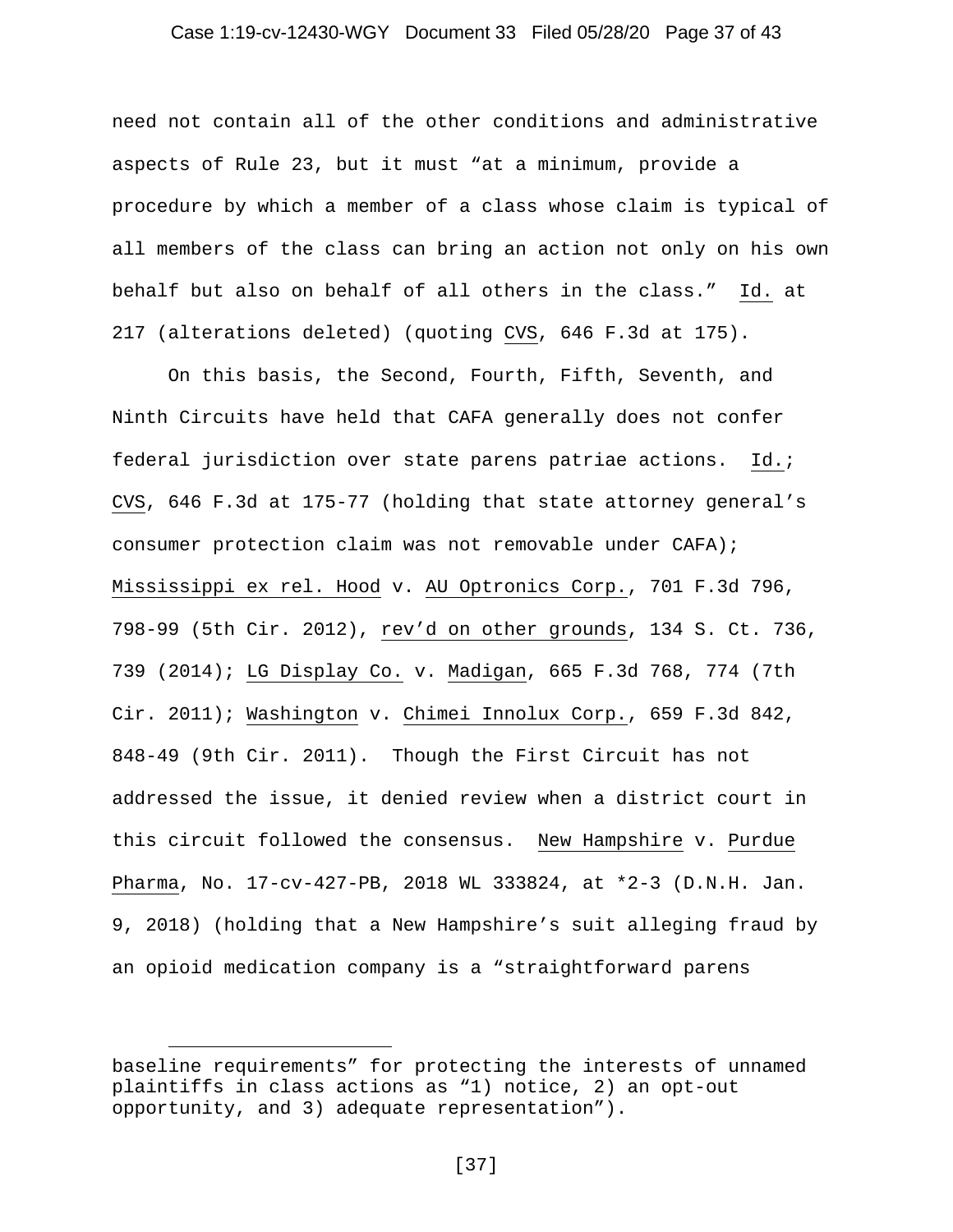# Case 1:19-cv-12430-WGY Document 33 Filed 05/28/20 Page 38 of 43

patriae action that bears no resemblance to a Rule 23 class action"), review denied, No.  $17-8041$  (1st Cir. Jan. 31, 2018).<sup>[16](#page-37-0)</sup>

Here, the authorizing statute for the Attorney General's claims, Mass. Gen. Laws ch. 93A, § 4, contains no procedural requirements akin to those of Rule 23, such as adequacy, typicality, numerosity, commonality, or certification. It is not "similar" to Rule 23 within the meaning of CAFA, as the consensus of judicial authority construes that statute.

ExxonMobil argues that those cases are either wrongly decided or distinguishable. It notes that the Massachusetts Appeals Court has stated that "[a]n action brought by the Attorney General under G.L. c. 93A, § 4, is comparable to a class action." Commonwealth v. Chatham Development Co., Inc., 49 Mass. App. Ct. 525, 528 (2000). ExxonMobil further quotes the Supreme Judicial Court's holding that an Attorney General's action under section 4 of chapter 93A may obtain relief for unnamed similarly situated individuals because "[t]he very purpose of the Attorney General's involvement is to provide an efficient, inexpensive, prompt and broad solution to the alleged wrong," and there is "no logical reason" to distinguish the

[38]

<span id="page-37-0"></span><sup>&</sup>lt;sup>16</sup> The class action question did not come up in Rhode Island v. Chevron Corp., so the First Circuit will have no occasion to address the issue when it considers that case on appeal. Nor was class action removal raised in County of San Mateo, Boulder County, or Baltimore.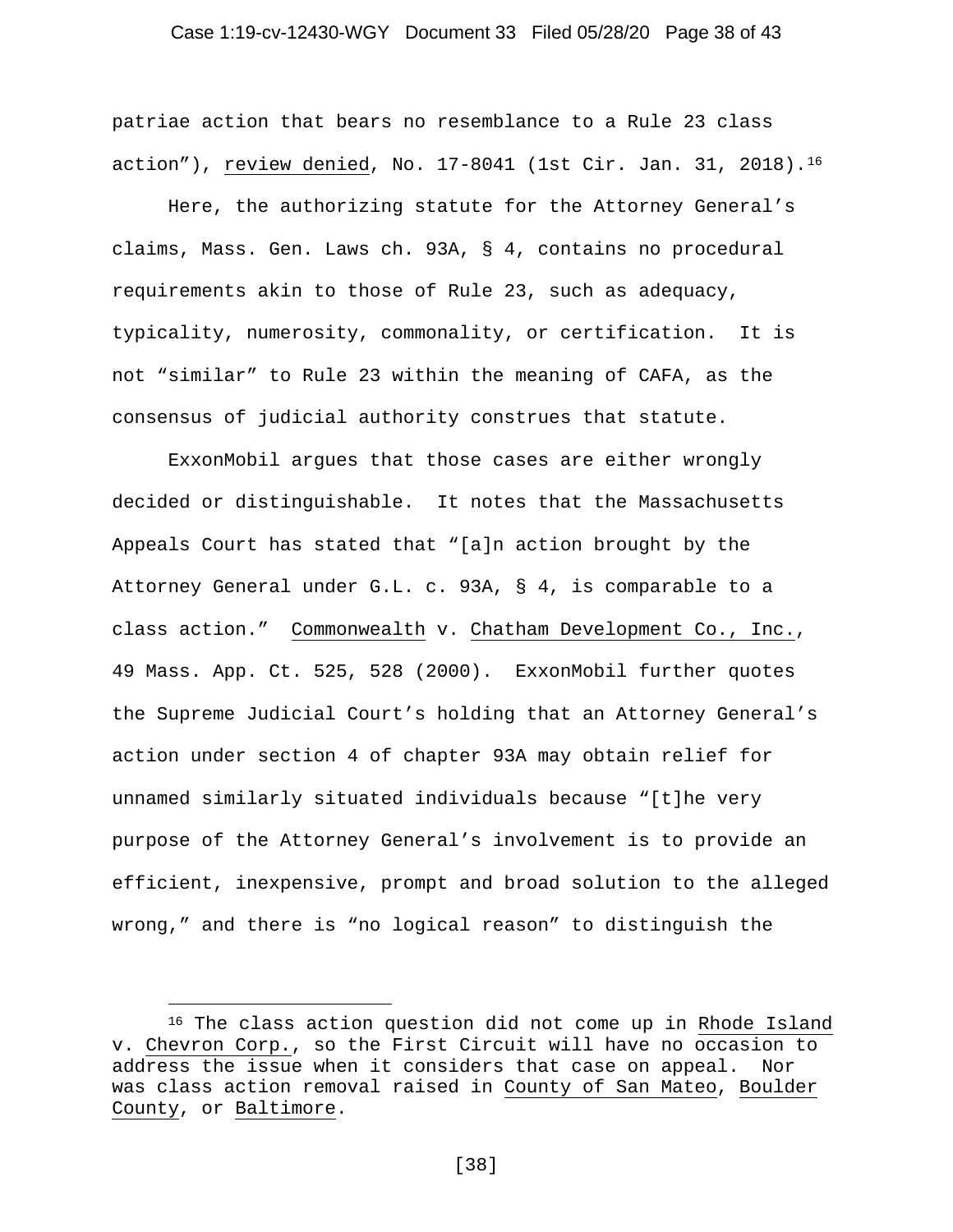# Case 1:19-cv-12430-WGY Document 33 Filed 05/28/20 Page 39 of 43

Attorney General's action from "a class action" in this respect. Commonwealth v. DeCotis, 366 Mass. 234, 245-46 (1974).

Yet the fact that Massachusetts courts recognize chapter 93A, section 4 claims as in some ways analogous to class actions does not bring such claims within CAFA's federal jurisdiction unless the state statute contains procedures "similar" to those under Rule 23. Indeed, one court rejected class action removal for a consumer protection claim brought by the state's attorney general even though the authorizing statute expressly called the attorney general's suit "a class action." Nessel ex rel. Michigan v. Amerigas Partners, L.P., 421 F. Supp. 3d 507, 513 (E.D. Mich. 2019); see also National Consumers League v. Flowers Bakeries, LLC., 36 F. Supp. 3d 26, 35-36 (D.D.C. 2014) (holding that private attorney general action, even when brought under statute that authorizes claim "on behalf of the interests of . . . a class of consumers," is not "similar" to Rule 23 because there are no requirements of adequacy, numerosity, commonality, and typicality).

In addition to the absence of typical class-action procedures, chapter 93A, section 4 differs from class actions with respect to the available remedies. Although the statute does authorize damages paid to individuals who suffered loss, it also authorizes injunctive relief and "a civil penalty" payable to the Commonwealth -- which is the relief Massachusetts seeks

[39]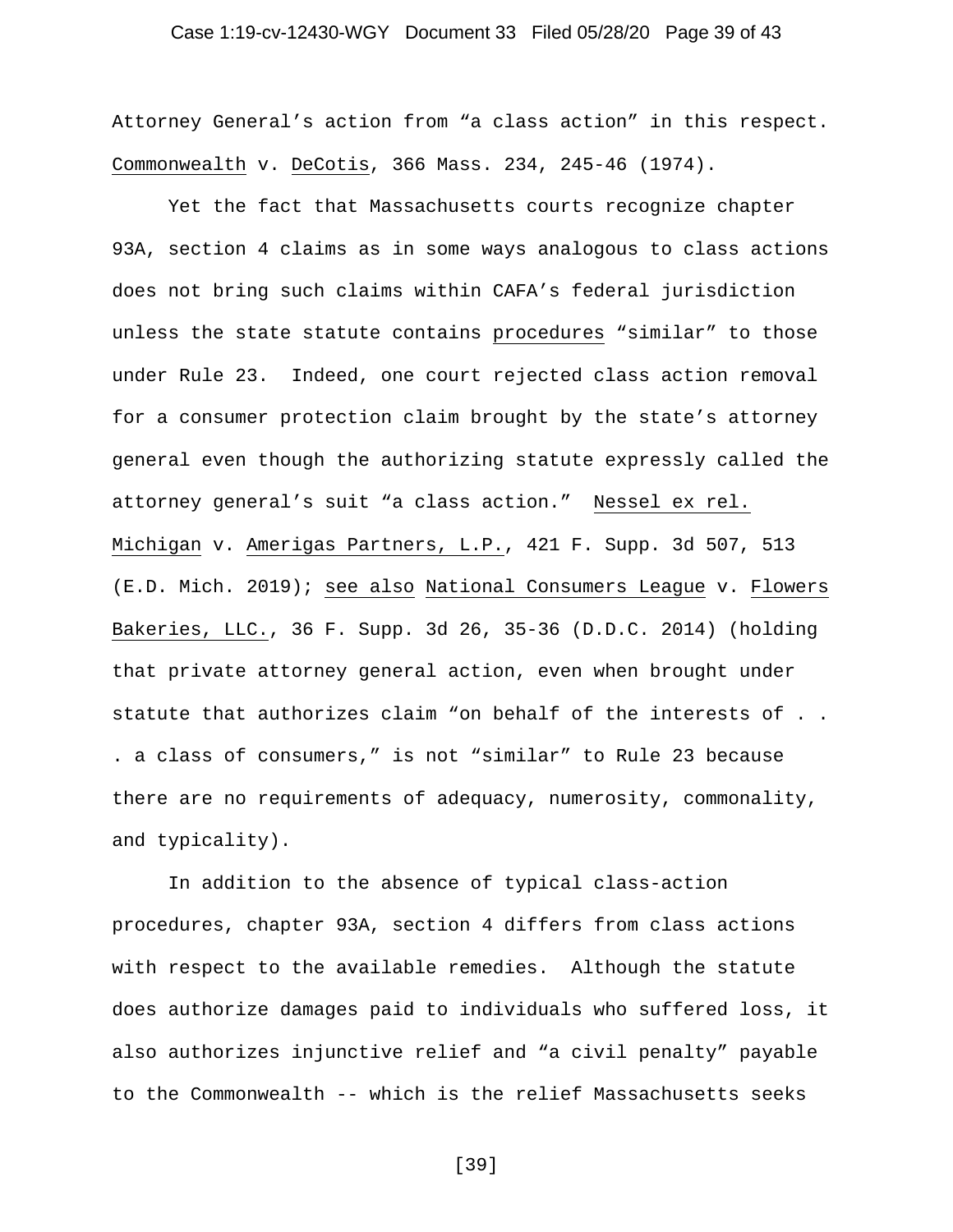# Case 1:19-cv-12430-WGY Document 33 Filed 05/28/20 Page 40 of 43

here. Compl. 205. This underscores that the Commonwealth acts here not as a representative of a class of injured citizens but in its own right as a sovereign. Cf. Baumann v. Chase Inv. Servs. Corp., 747 F.3d 1117, 1123 (9th Cir. 2014) (holding that state statute authorizing class actions with civil penalties payable to both state and the class was not similar to Rule 23 for purposes of CAFA); Kokesh v. SEC, 137 S. Ct. 1635, 1643 (2017) (holding that SEC's remedy of disgorgement is a "penalty" because violation was "committed against the United States rather than an aggrieved individual -- this is why, for example, a securities-enforcement action may proceed even if victims do not support or are not parties to the prosecution"). $17$ 

ExxonMobil further argues that CAFA's purpose and legislative history indicate that federal jurisdiction is appropriate here. Opp'n 20 (CAFA is to be "interpreted liberally" such that "lawsuits that resemble a purported class action should be considered class actions." (quoting S. Rep. No.

<span id="page-39-0"></span><sup>17</sup> ExxonMobil argues that the Commonwealth's securities claims here are "brought only on behalf of a discrete, identifiable group of private individuals and institutions, i.e., Massachusetts investors in ExxonMobil securities." Opp'n 19 n.23. CAFA refers to the nature of the statute in general, though, and not to the circumstances of a particular action, so it is doubtful that the facts of the complaint at hand could bear upon whether the state statute is "similar" to Rule 23. Even were that so, it is clear enough that here the Attorney General's action under chapter 93A, section 4 is a sovereign act and not straightforwardly on behalf of the investors.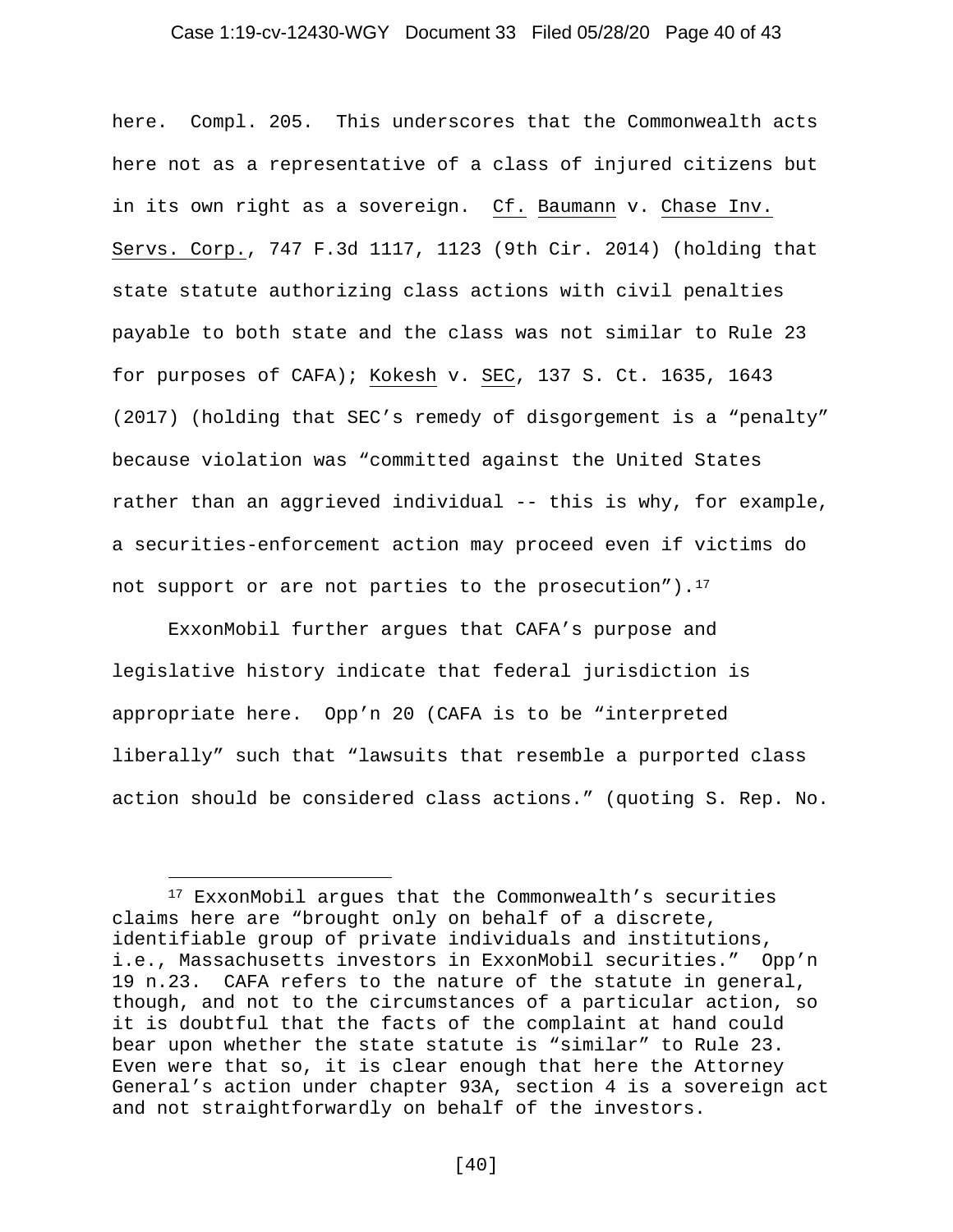# Case 1:19-cv-12430-WGY Document 33 Filed 05/28/20 Page 41 of 43

109-14, at 35 (2005), reprinted in 2005 U.S.C.C.A.N. 3, 34)). Whatever the quoted portion of the Senate Report means, its authority is dubious. See College of Dental Surgeons v. Connecticut Gen. Life Ins. Co., 585 F.3d 33, 38 n.2 (1st Cir. 2009) (explaining that this Senate Report was not issued until ten days after enactment, so its "value as a means of discerning congressional intent is clouded"). Nor does this Court read much into the fact that Congress rejected an amendment to CAFA that would have exempted suits by state attorneys general. See CVS, 646 F.3d at 177 ("This legislative history is hardly probative."); cf. Central Bank, N.A. v. First Interstate Bank, N.A., 511 U.S. 164, 187 (1994) ("Congressional inaction lacks persuasive significance because several equally tenable inferences may be drawn from such inaction, including the inference that the existing legislation already incorporated the offered change." (quoting United States v. Wise, 370 U.S. 405, 411 (1962))).

Finally, nothing much is gained by ExxonMobil's citation of "CAFA's primary objective" as "ensuring 'Federal court consideration of interstate cases of national importance.'" Standard Fire Ins. Co. v. Knowles, 568 U. S. 588, 595 (2013) (quoting CAFA  $\S 2(b)(2)$ , 119 Stat. 5). This is not an interstate case except in the trivial sense in which all diversity cases are interstate; nor is it of special national

[41]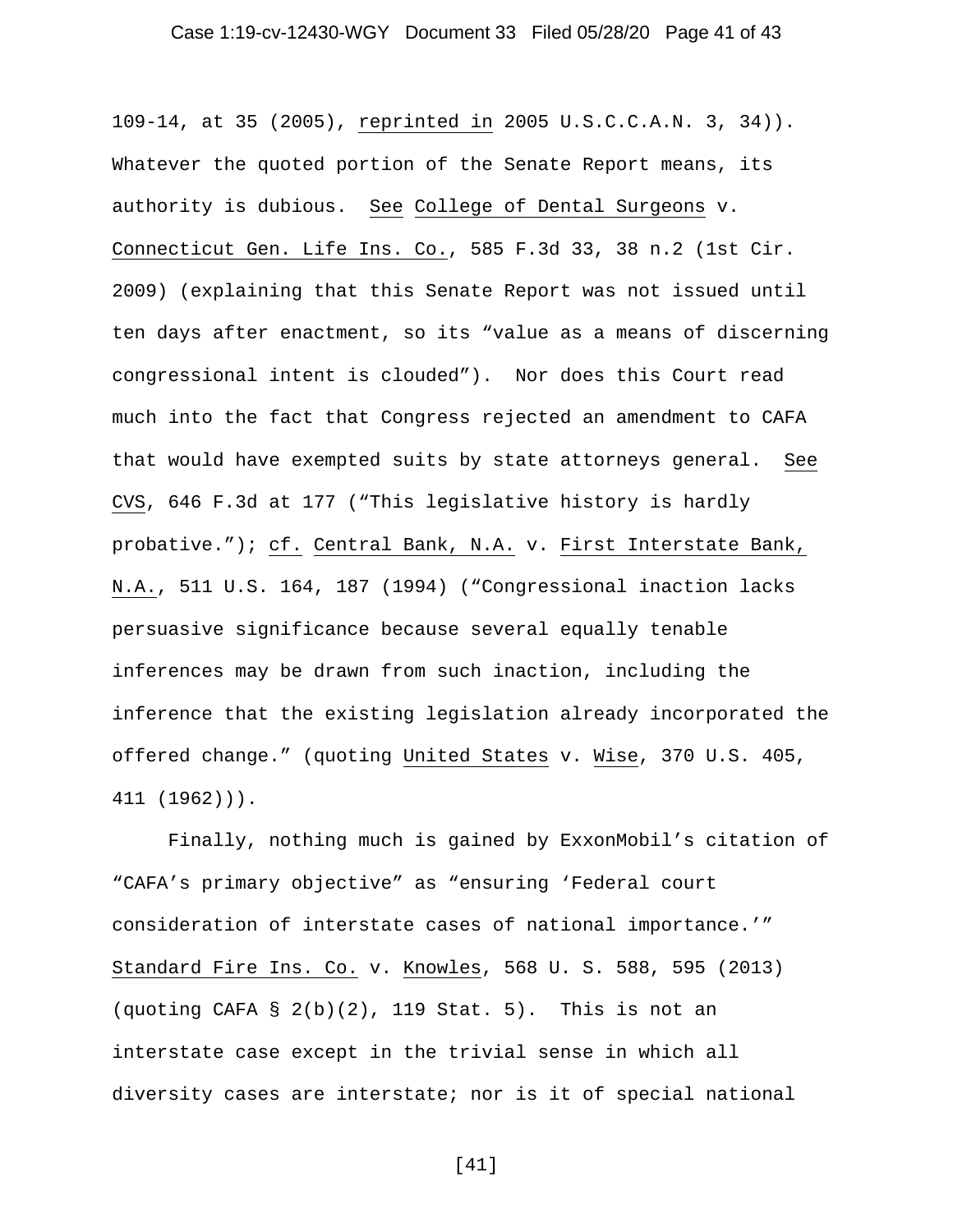# Case 1:19-cv-12430-WGY Document 33 Filed 05/28/20 Page 42 of 43

importance. On the contrary, since "[t]he [Massachusetts] Attorney General initially filed this action in a [Massachusetts] state court to enforce, on behalf of [Massachusetts] and its citizens, state consumer protection laws applicable only in [Massachusetts]," recognizing federal jurisdiction would "risk trampling on the sovereign dignity of the [Commonwealth] and inappropriately transforming what is essentially a [Massachusetts] matter into a federal case." CVS, 646 F.3d at 178.

Accordingly, the Court followed the unmistakable judicial consensus and ruled that the Commonwealth's action is not a "class action" under CAFA.

#### **III. CONCLUSION**

The well-pleaded complaint rule governs this case and deprives this Court of jurisdiction over the Commonwealth's thoroughly state law claims. In the absence of any applicable statutory or doctrinal exception to this rule, the Court ALLOWED the motion to remand the case back to state court.

In disclaiming federal jurisdiction over this case, the Court does not quarrel with Judge Alsup's sensible and eloquent plea that "[i]f ever a problem cried out for a uniform and comprehensive solution, it is the geophysical problem" of climate change. California, 2018 WL 1064293, at \*3. Rather, the Court concludes that the "problem" at issue in this

[42]